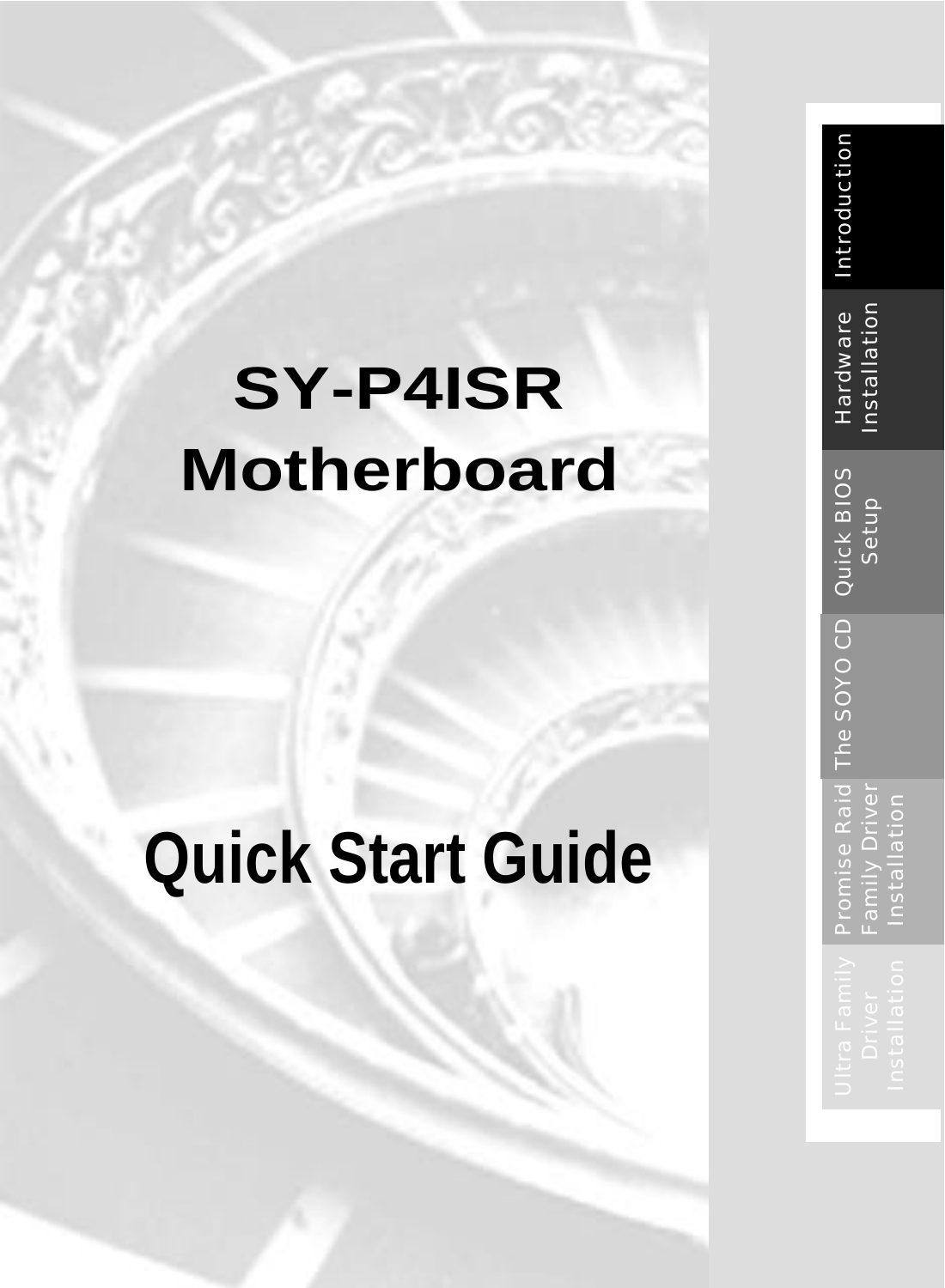### **SY-P4ISR Motherboard**

mPGA Socket 478 processors Intel i845 AGP/PCI/CNR Motherboard 400 MHz Front Side Bus supported ATX Form Factor

Copyright © 2001 by Soyo Computer Inc.

#### **Trademarks:**

Soyo is the registered trademark of Soyo Computer Inc. All trademarks are the properties of their owners.

#### **Product Rights:**

All names of the product and corporate mentioned in this publication are used for identification purposes only. The registered trademarks and copyrights belong to their respective companies.

#### **Copyright Notice:**

All rights reserved. This manual has been copyrighted by Soyo Computer Inc. No part of this manual may be reproduced, transmitted, transcribed, translated into any other language, or stored in a retrieval system, in any form or by any means, such as by electronic, mechanical, magnetic, optical, chemical, manual or otherwise, without permission in writing from Soyo Computer Inc.

#### **Disclaimer:**

Soyo Computer Inc. makes no representations or warranties regarding the contents of this manual. We reserve the right to amend the manual or revise the specifications of the product described in it from time to time without obligation to notify any person of such revision or amend. The information contained in this manual is provided to our customers for general use. Customers should be aware that the personal computer field is subject to many patents. All of our customers should ensure that their use of our products does not infringe upon any patents. It is the policy of Soyo Computer Inc. to respect the valid patent rights of third parties and not to infringe upon or to cause others to infringe upon such rights.

#### **Restricted Rights Legend:**

Use, duplication, or disclosure by the Government is subject to restrictions set forth in subparagraph  $(c)(1)(ii)$  of the Rights in Technical Data and Computer Software clause at 252.277-7013.

#### **About This Guide:**

This Quick Start Guide can help system manufacturers and end users in setting up and installing the Motherb oard. Information in this guide has been carefully checked for reliability; however, to the correctness of the contents there is no guarantee given. The information in this document is subject to amend without notice.

For further information, please visit our **Web Site** on the Internet. The address is **"http://www.soyo.com.tw".**

#### **P4ISR Serial - Version 1.0 - Edition: July 2001**

\* These specifications are subject to amend without notice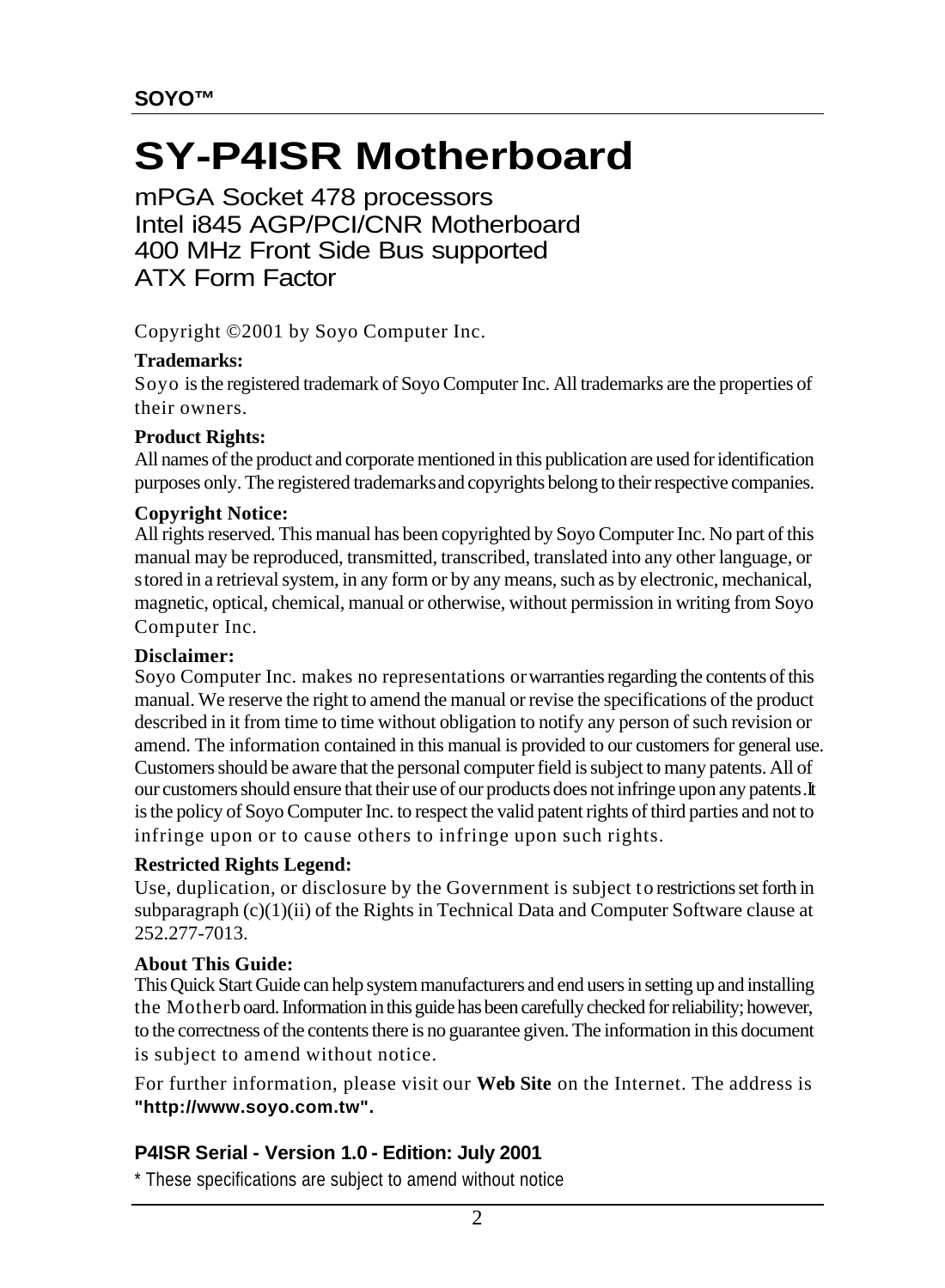## **1** *Introduction*

Congratulations on your purchase of the **SY-P4ISR** Motherboard. This *Quick Start Guide* illustrates the steps for installing and setting up your new Motherboard.

This guide provides all users with the basic steps of Motherboard setting and operation. For further information, please refer to the *SY-P4ISR Motherboard User's Manual* that came with your Motherboard.

#### *Unpacking*

When unpacking the Motherboard, check for the following items:

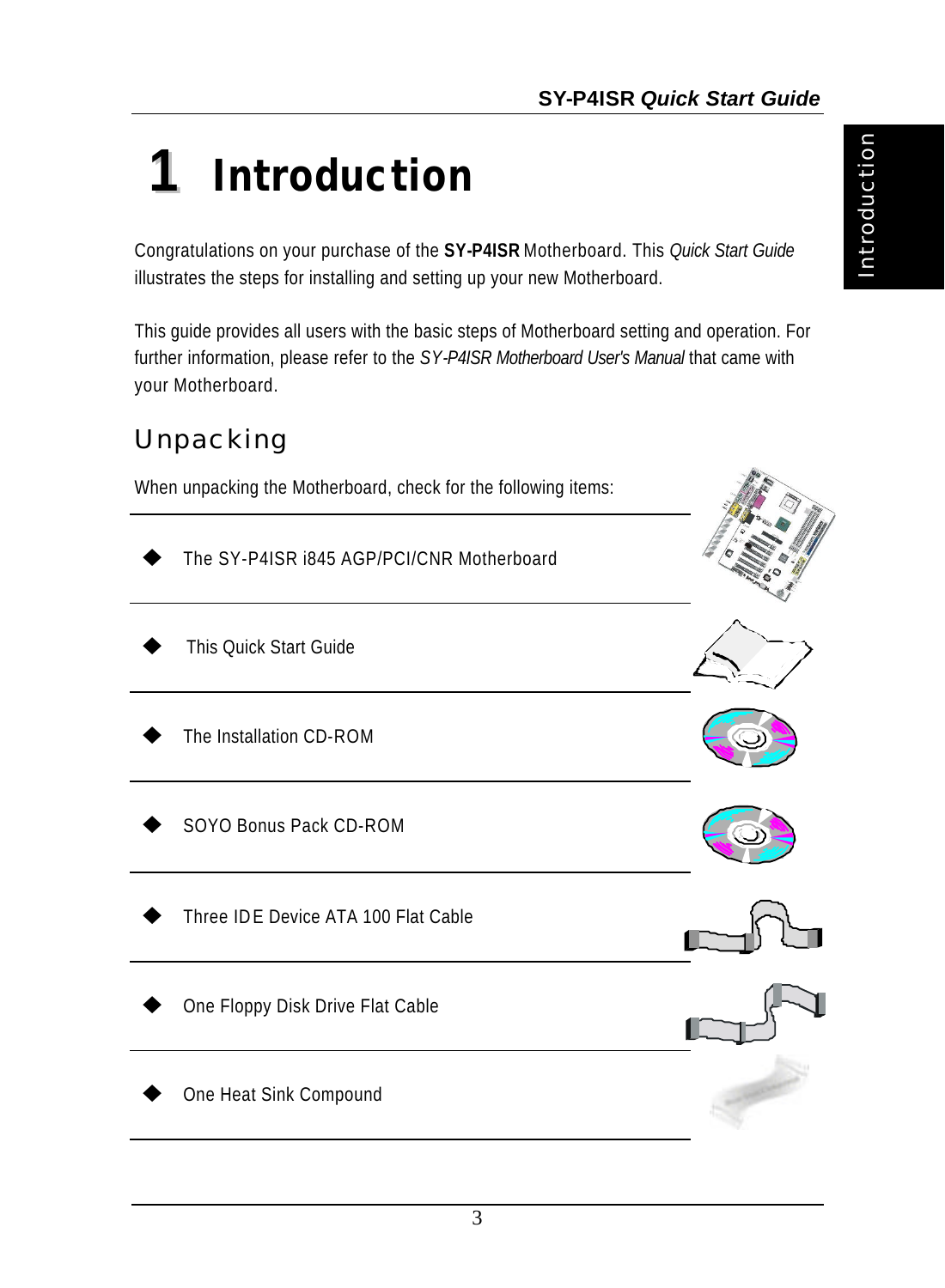Introduction



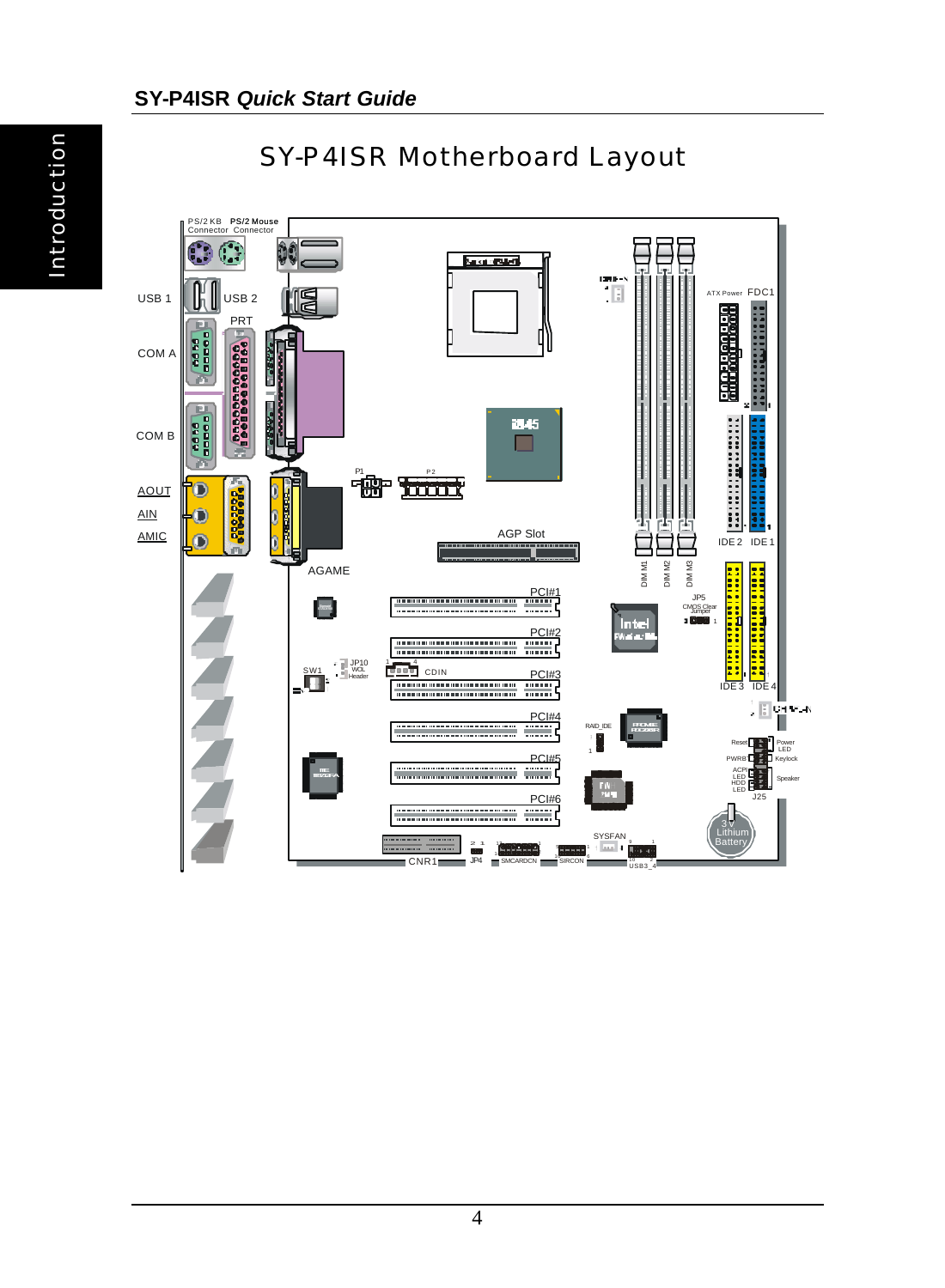#### *Key Features*

- ÿ Supports Intel® mPGA Socket 478 processors
	- Pentium® 4
- $\triangleright$  Supports 400 MHz Front Side Bus Frequency
- $\triangleright$  PC99, ACPI
- $\triangleright$  Ultra 33/66/100 (ATA 33/66/100)
- ÿ Supports Wake-On-LAN (WOL)
- $\triangleright$  Supports PC-133 Unbuffer SDRAM and ECC.
- $\triangleright$  Supports ACPI Suspend Indicator
- $\triangleright$  Power-on by modem, alarm and PS/2 Keyboard
- $\triangleright$  Power failure resume
- $\triangleright$  Supports Suspend to RAM
- $\triangleright$  Supports onboard hardware monitoring and includes Hardware Doctor™ utility
- $\triangleright$  Supports AC97 Codec
- $\triangleright$  Easy CPU settings in BIOS with the "SOYO COMBO Setup"
	- CPU voltage adjust
	- CPU ratio adjust
	- CPU FSB adjust
- $\triangleright$  Supports multiple-boot function
- $\triangleright$  AGP 2.0 Compliant: AGP Connector supports:
	- 1.5V only AGP cards
	- 1X/2X/4X data transfer
- $\triangleright$  Supports Communication Networking Riser Slot (CNR 1.0 compliant) \*
- ÿ Smart Card Reader
	- Compliant with Personal Computer Smart Card (PC/SC) Working Group standard
	- Compliant with smart card (ISO 7816) protocols
	- Supports card present detect
	- Supports Smart Card insertion power-on feature
- $\geq$  3 x DIMM slots for SDRAM memory
- $\geq 1$  x 32-bit AGP slot
- $\geq$  6 x 32-bit bus master PCI slots
- $\triangleright$  4 x USB ports onboard
- $\geq$  1 x IrDA port
- $\triangleright$  ATX 12V power connector
- **EXAMPLE PROPERTY**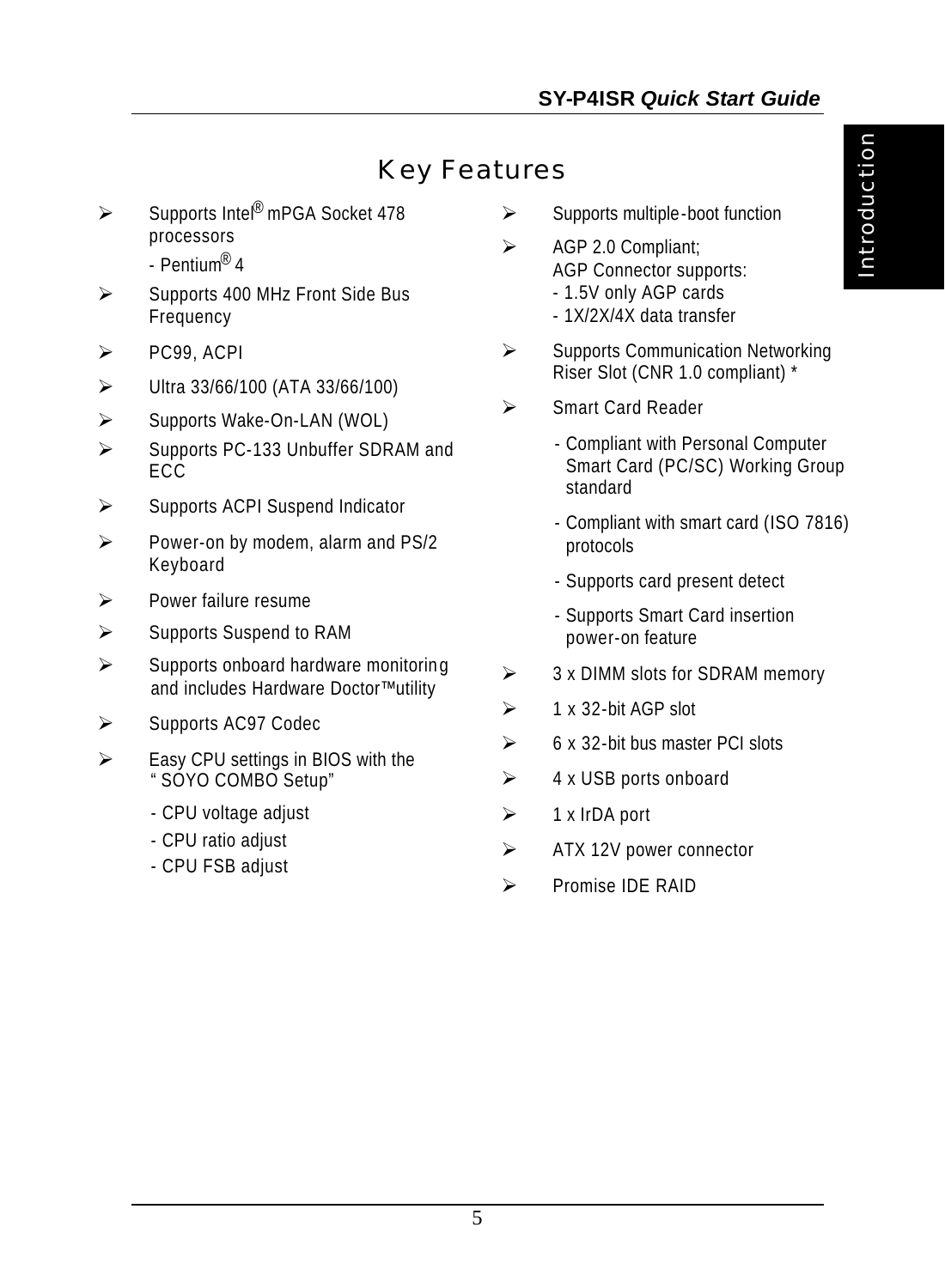## **2** *Installation*



To avoid damage to your Motherboard, please follow these simple rules while handling this equipment:

- Before handling the Motherboard, ground yourself by touching on to an unpainted portion of the system's metal chassis.
- Remove the Motherboard from its anti-static packaging. Hold the motherboard by the edges and avoid touching its components.
- l Check the Motherboard for damage. If any chip appears to be loose, press carefully to seat it firmly in its socket.

Follow the directions in this section which is designed to guide you through a quick and correct method to install your new **SY-P4ISR** Motherboard. For detailed information, please refer to the *SY-P4ISR Motherboard User's Manual and Technical Reference* online manual on the CD-ROM that came with your Motherboard.

Gather and prepare all necessary components to complete the installation successfully:

- Socket mPGA478 processor with built-in CPU cooling fan (boxed type)
- SDRAM module (s)
- $\blacklozenge$  Computer case with adequate power supply unit
- $\blacklozenge$  Monitor
- ◆ PS/2 Keyboard
- Pointing Device (PS/2 Mouse)
- Speaker(s) (optional)
- ◆ Disk Drives: HDD, CD-ROM, Floppy drive...
- ◆ External Peripherals: Printer, Plotter, and Modem (optional)
- $\blacklozenge$  Internal Peripherals: Modem and LAN cards (optional)
- VGA Card (AGP, PCI)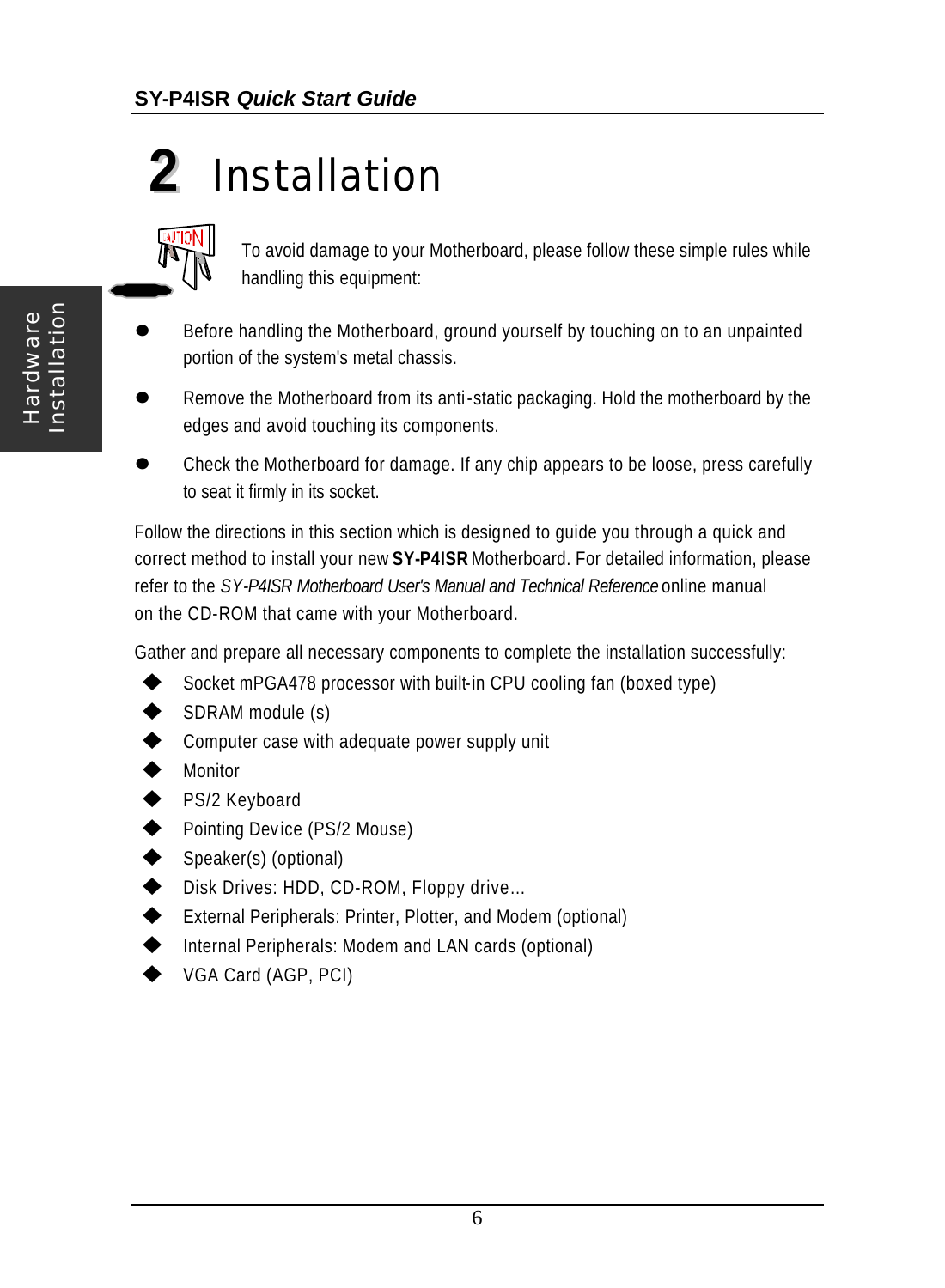#### *Install the Motherboard*

Follow the steps below in order to perform the installation of your new **SY-P4ISR** Motherboard.

*Step 1.* Install the CPU

*Mark your CPU Frequency:* Record the working frequency of your mPGA CPU that should be clearly marked on the CPU cover.

| <b>FSB 400MHz</b> |                      |                        |  |                     |  |                        |  |  |  |
|-------------------|----------------------|------------------------|--|---------------------|--|------------------------|--|--|--|
|                   | 1.5GHz (100 x 15.0 ) | $1.6$ GHz (100 x 16.0) |  | 1.7GHz (100 x 17.0) |  | $1.8$ GHz (100 x 18.0) |  |  |  |
|                   | 1.9GHz (100 x 19.0)  | $2.0$ GHz (100 x 20.0) |  |                     |  |                        |  |  |  |

*CPU Mount Procedure:* To mount the Pentium® 4 Socket mPGA478 processor that you have purchased separately, follow these instructions.



- 1. Lift the socket handle up to a vertical position.
- 2. Align the blunt edge of the CPU with the matching pinhole edge on the socket.
- 3. Seat the processor in the socket completely and without forcing.
- 4. Then close the socket handle to secure the CPU in place.



Remember to connect the CPU Cooling Fan to the appropriate power connector on the Motherboard. *The fan is a key component that stabilizes the system. It prevents the equipment from overheating and prolongs the life of your CPU.*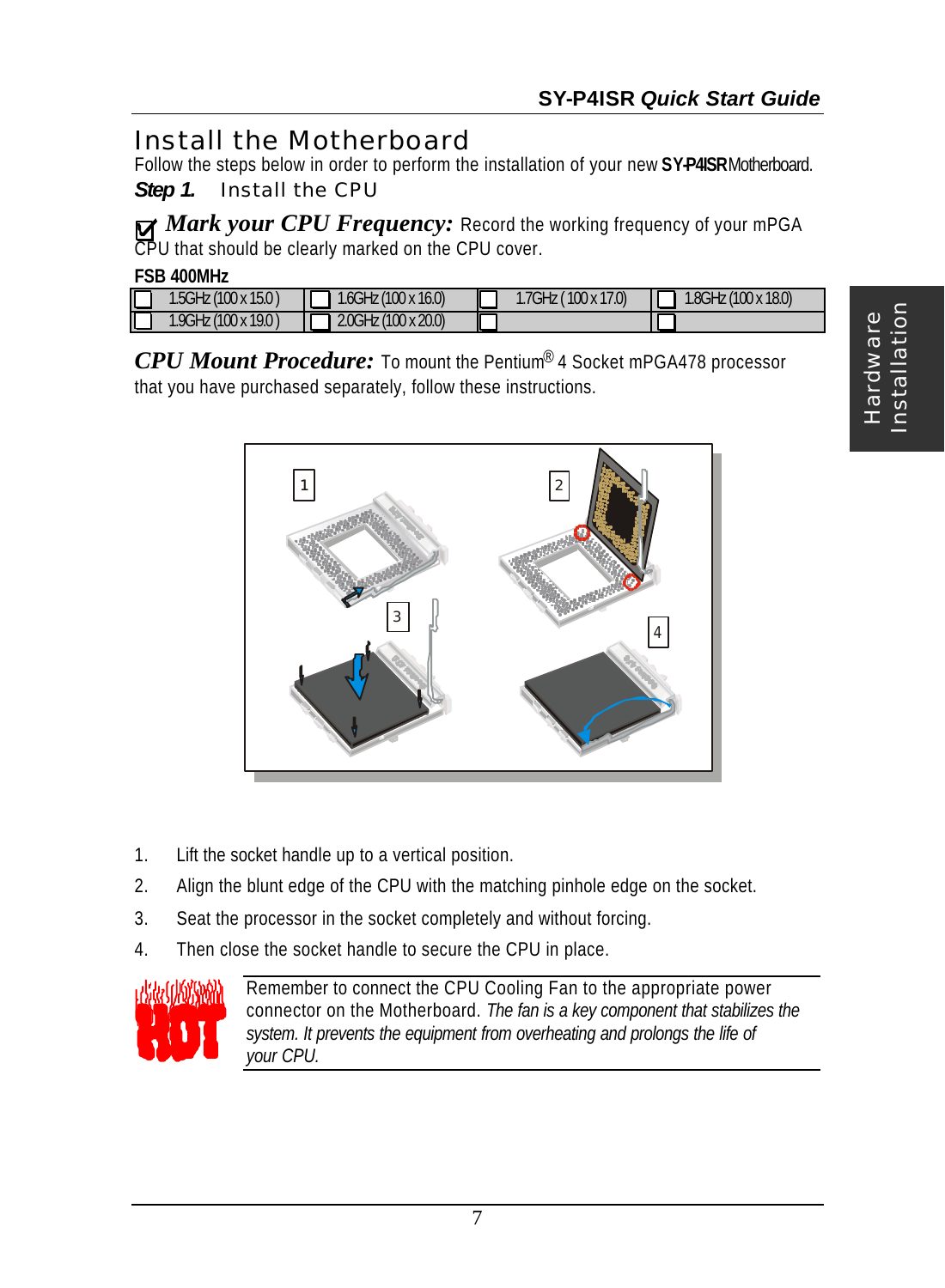#### **SY-P4ISR** *Quick Start Guide*

#### **Step 2.** Connections to the Motherboard

This section tells how to connect internal peripherals and the power supply to the Motherboard.

The internal peripherals consist of IDE devices (HDD, CD-ROM), Floppy Disk Drive, Chassis Fan, Front Panel Devices (ACPI LED, Internal Speaker, Reset Button, IDE LED, and KeyLock Switch.), Wake-On-LAN card, VGA card, Sound Card, and other devices.

For more details on connecting internal and external peripherals to your new SY-P4ISR Motherboard, please refer to *SY-P4ISR Motherboard User's Manual and Technical Reference* online manual on the CD-ROM.

| Wake-On-LAN Header: JP10<br><b>Chassis Fan: CHAFAN</b>                                                                                                |                                                       |                  |                     |                |                                      |                  |                  |                  |                          |                |                    |                           |              |                  |                   |
|-------------------------------------------------------------------------------------------------------------------------------------------------------|-------------------------------------------------------|------------------|---------------------|----------------|--------------------------------------|------------------|------------------|------------------|--------------------------|----------------|--------------------|---------------------------|--------------|------------------|-------------------|
| <b>CPU Cooling Fan: CPUFAN</b>                                                                                                                        |                                                       |                  |                     |                |                                      |                  |                  |                  |                          |                |                    |                           |              |                  |                   |
| Pin1                                                                                                                                                  | Pin <sub>2</sub>                                      | Pin <sub>3</sub> |                     | Pin1           | Pin <sub>2</sub><br>Pin <sub>3</sub> |                  |                  | Pin1             |                          |                | Pin <sub>2</sub>   | Pin <sub>3</sub>          |              |                  |                   |
| GND                                                                                                                                                   | 12V                                                   | <b>SENSOR</b>    |                     | GND            | 12V                                  |                  |                  | <b>SENSOR</b>    | 5VSB                     | GND            |                    |                           | MP-Wakeup    |                  |                   |
|                                                                                                                                                       | <b>Standard IrDA (Infrared Device Header): SIRCON</b> |                  |                     |                |                                      |                  |                  |                  |                          |                |                    | <b>System Fan: SYSFAN</b> |              |                  |                   |
| Pin1                                                                                                                                                  | Pin <sub>2</sub>                                      |                  | Pin <sub>3</sub>    | Pin4           |                                      | Pin <sub>5</sub> |                  |                  | Pin1<br>Pin <sub>2</sub> |                |                    | Pin <sub>3</sub>          |              |                  |                   |
| <b>VCC</b>                                                                                                                                            | <b>NC</b>                                             |                  | <b>IRRX</b>         | GND            |                                      | <b>IRTX</b>      |                  |                  | GND                      |                |                    | 12V                       |              |                  | <b>SENSOR</b>     |
|                                                                                                                                                       |                                                       | USB <sub>3</sub> |                     |                |                                      |                  |                  |                  |                          | USB4           |                    |                           |              |                  |                   |
| Pin1                                                                                                                                                  | Pin <sub>2</sub>                                      |                  | Pin <sub>3</sub>    | Pin4           |                                      |                  | Pin <sub>6</sub> |                  | Pin7                     |                | Pin <sub>8</sub>   | Pin9                      |              |                  | Pin <sub>10</sub> |
| 5VSB                                                                                                                                                  | $Data(-)$                                             |                  | $Data(+)$           | GND            |                                      |                  | 5VSB             |                  | $Data(-)$                | $Data(+)$      |                    | GND                       |              |                  | GND               |
|                                                                                                                                                       |                                                       |                  |                     |                |                                      | <b>SMCARDCN</b>  |                  |                  |                          |                |                    |                           |              |                  |                   |
| Pin1<br>Pin <sub>2</sub>                                                                                                                              | Pin <sub>3</sub>                                      | Pin4             | Pin <sub>5</sub>    | Pin6           | Pin7                                 | Pin <sub>8</sub> |                  | Pin9             | Pin10 Pin11              |                |                    | Pin12                     | Pin13        |                  | Pin14             |
| <b>VCC</b><br><b>NC</b>                                                                                                                               | <b>NC</b>                                             | <b>NC</b>        | Scrfet              | <b>RST</b>     | <b>CLK</b>                           | <b>NC</b>        |                  | <b>NC</b>        | Scrio                    | GND            |                    | <b>Scrpres</b>            | <b>NC</b>    |                  | <b>NC</b>         |
| <b>Power LED</b><br><b>Key Lock</b><br>Power LED Key Lock<br>Speaker                                                                                  |                                                       |                  |                     |                |                                      |                  |                  |                  |                          |                |                    |                           |              |                  |                   |
|                                                                                                                                                       |                                                       |                  |                     |                | Pin1                                 |                  | Pin <sub>2</sub> |                  | Pin <sub>3</sub>         |                | Pin1               |                           |              | Pin <sub>2</sub> |                   |
| $\circ$                                                                                                                                               | $\circ$<br>$\circ$<br>$\Omega$                        | Q                | $\circ$<br>$\Omega$ | $\circ$        | <b>VCC</b>                           |                  | <b>NC</b>        |                  | GND                      |                | Control Pin<br>GND |                           |              |                  |                   |
| $\circ$<br>O                                                                                                                                          | $\overline{O}$<br>$\overline{O}$                      | Ō                | $\circ$<br>$\circ$  | O              |                                      |                  |                  |                  |                          | <b>Speaker</b> |                    |                           |              |                  |                   |
|                                                                                                                                                       |                                                       |                  |                     |                |                                      | Pin1             |                  | Pin <sub>2</sub> |                          |                | Pin <sub>3</sub>   |                           |              | Pin4             |                   |
| Reset                                                                                                                                                 | <b>PWRBT</b>                                          |                  | ACPI LED HDD LED    |                |                                      | <b>VCC</b>       |                  | <b>NC</b>        |                          |                | <b>NC</b>          |                           | Speaker out  |                  |                   |
|                                                                                                                                                       | <b>HDD LED</b>                                        |                  |                     | <b>ACPILED</b> |                                      |                  |                  | <b>PWRBT</b>     |                          |                |                    |                           | <b>RESET</b> |                  |                   |
| Pin1                                                                                                                                                  | Pin <sub>2</sub>                                      |                  | Pin1                |                | Pin <sub>2</sub>                     |                  |                  | Pin1             | Pin <sub>2</sub>         |                | Pin1               |                           |              |                  | Pin <sub>2</sub>  |
|                                                                                                                                                       | LED Anode LED Cathode VCC3MEM                         |                  |                     |                | Control Pin                          |                  | Power On/Off     |                  | GND<br>Power Good        |                |                    |                           |              | GND              |                   |
|                                                                                                                                                       |                                                       |                  |                     |                | <b>Power On/Off: PWRBT</b>           |                  |                  |                  |                          |                |                    |                           |              |                  |                   |
| Connect your power switch to this header (momentary switch type).                                                                                     |                                                       |                  |                     |                |                                      |                  |                  |                  |                          |                |                    |                           |              |                  |                   |
| To turn off the system, press this switch and hold down for longer than 4 seconds.                                                                    |                                                       |                  |                     |                |                                      |                  |                  |                  |                          |                |                    |                           |              |                  |                   |
| <b>ATX 12V Power Supply: ATX PW</b>                                                                                                                   |                                                       |                  |                     |                |                                      |                  |                  |                  |                          |                |                    |                           |              |                  |                   |
| Attach the ATX 12V Power cable to three connector. (This motherboard requires an ATX 12V power supply, an AT                                          |                                                       |                  |                     |                |                                      |                  |                  |                  |                          |                |                    |                           |              |                  |                   |
| and ATX power supply can NOT be used.)<br>When using the Power-On by PS/2 Keyboard function, please make sure the ATX power supply is able to provide |                                                       |                  |                     |                |                                      |                  |                  |                  |                          |                |                    |                           |              |                  |                   |
|                                                                                                                                                       |                                                       |                  |                     |                |                                      |                  |                  |                  |                          |                |                    |                           |              |                  |                   |
|                                                                                                                                                       | at least 720mA on the 5V Standby lead (5VSB).         |                  |                     |                |                                      |                  |                  |                  |                          |                |                    |                           |              |                  |                   |

#### *Connectors and Plug-ins*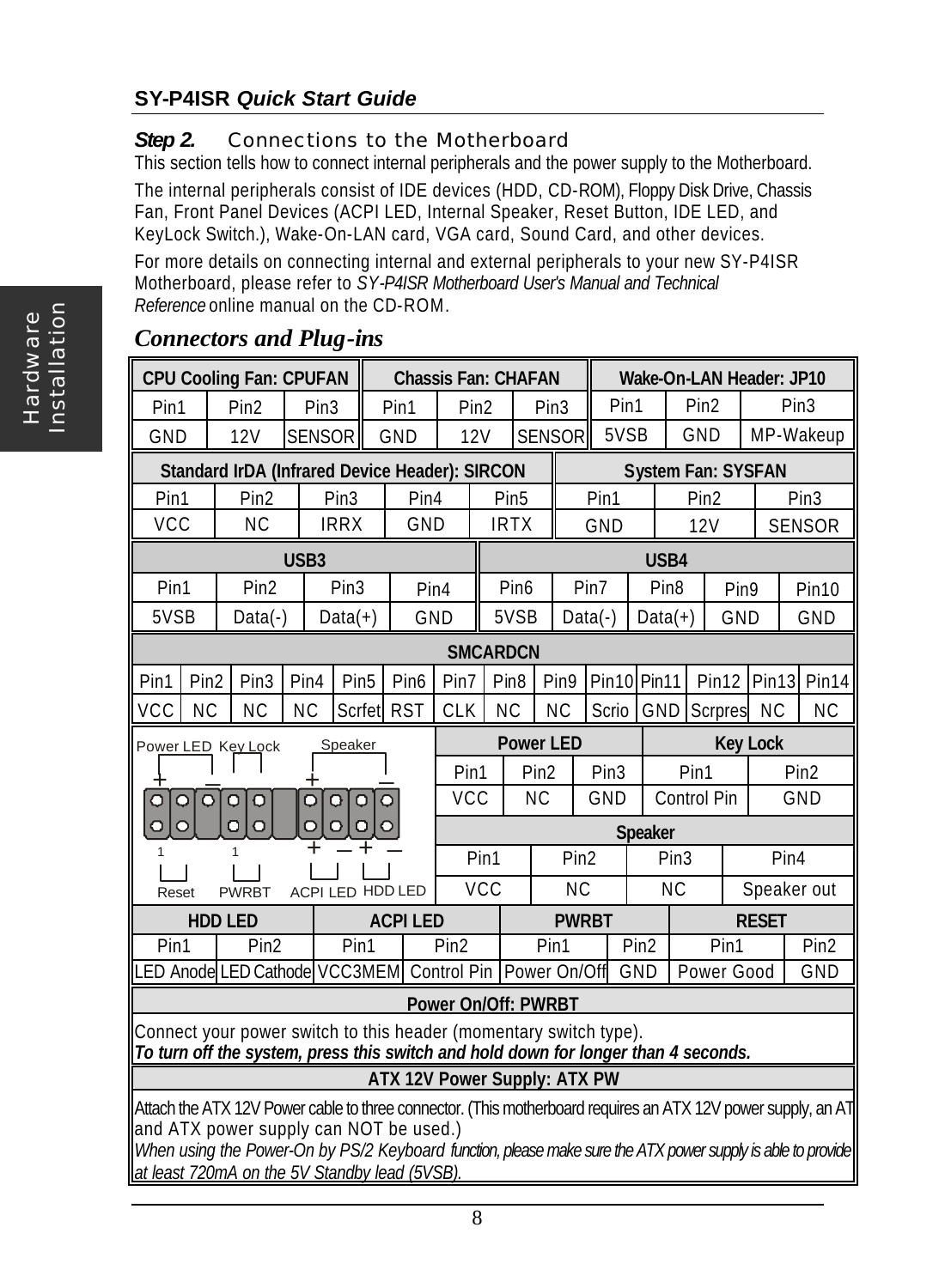#### *PS. Power supply must be use ATX 12V specification.*

A new superset of the original ATX power supply is now defined. Named "ATX 12V," this new power supply is comprised of a standard ATX unit plus the following enhancements:

- l Increased +12 VDC output capability . Mother board components with unique voltage requirements are increasingly expected to be powered via DC/DC converters off the +12 VDC power supply output. This trend is due primarily to the higher power conversion and transmission efficiencies of +12 VDC relative to +5 VDC or +3.3 VDC. ATX12V power supplies should be designed to accommodate these increased +12 VDC current requirements and to address associated issues such as cross-regulation, capacitive loading, transient surge tolerance, cable voltage drop, and cooling.
- l New +12 V power connector. To enable the delivery of more +12 VDC current to the motherboard, a new 4-pin receptacle/header combination--the + 12 V power connector–has been defined. **The presence of the +12 V power connector indicates that a power supply is ATX12V; the absence of the +12 V power connector indicates that a supply is ATX.**

#### *Step 3.* Configure Memory

Directly supports one SDR SDRAM channel, 64b wide (72b with ECC), providing support max of 3 Double-Sided DIMMs with unbuffered PC133, No reqistered DIMM support. *The largest memory capacity possible is 3GB using 512Mb technology maximum memory bandwidth of 1GB/s with PC133.* On this motherboard, DRAM speed can be set independent from the CPU front side bus speed. Depending on the DRAM clock speed setting in the BIOS setup.

#### *Memory Configuration Table*

| <b>Number of Memory Modules</b> | <b>DIMM1</b><br><b>DIMM2</b><br><b>DIMM3</b> |  |  |  |  |  |
|---------------------------------|----------------------------------------------|--|--|--|--|--|
| <b>RAM Type</b>                 | <b>SDRAM</b>                                 |  |  |  |  |  |
| <b>Memory Module Size (MB)</b>  | 32/64/128/256/512 MB/1 GB                    |  |  |  |  |  |

#### *Step 4.* On Board Audio Codec Enable/Disable (SW1)

| SW1     | Pin 1 | Pin 2 |
|---------|-------|-------|
| Enable  | On    | On    |
| Disable | Off   | Off   |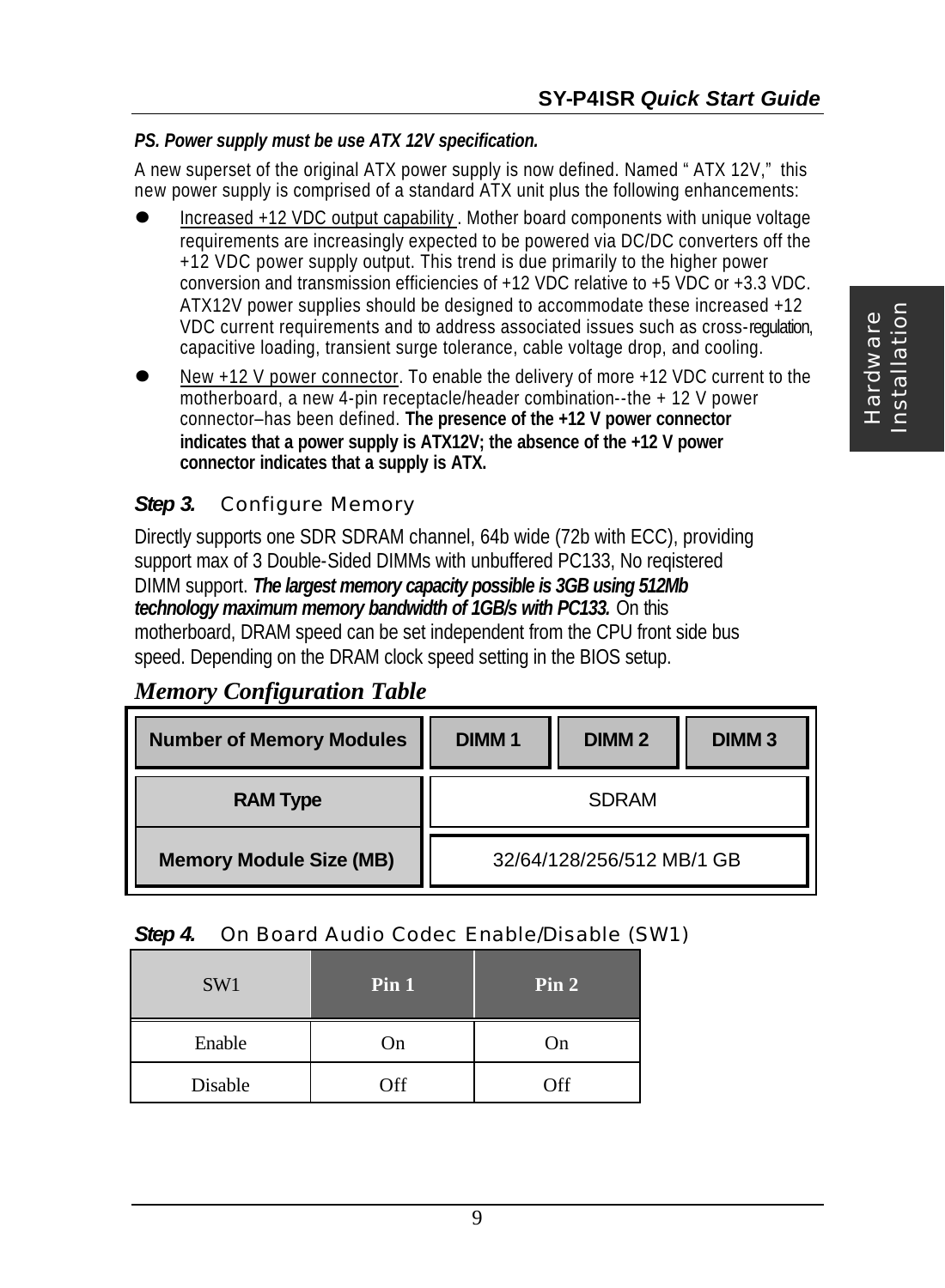#### **SY-P4ISR** *Quick Start Guide*

#### *Step 5.* CNR MR Card-CODEC OPTION (JP4)

| <b>CNR MR Card-CODEC</b><br><b>OPTION</b> | <b>Primary</b> | <b>Secondary</b> |
|-------------------------------------------|----------------|------------------|
| <b>JP4 Setting</b>                        | Open JP4<br>ົ  | <b>Short JP4</b> |

#### *Step 6.* RAID\_IDE(IDE3,4) Function Selector

- 1. Short pin 1-2 enables RAID function on IDE 3,4 port.
- 2. Short pin 2-3 enables regular IDE, RAID function is disabled.

IDE 3,4 will function as normal IDE port (need to install Ultra Family Driver), please check page 107.

| <b>RAID Function</b> | Enable                                |                | <b>Disable</b>                              |  |  |
|----------------------|---------------------------------------|----------------|---------------------------------------------|--|--|
| RAID IDE             | Short pin 1-2 to<br>support RAID 0 or | 2 <sup>3</sup> | Short pin 2-3<br>support Ultra<br>33/66/100 |  |  |

#### CMOS Clear (JP5)

In some cases the CMOS memory may contain wrong data, follow the steps below to clear the CMOS memory.

- 1. Clear the CMOS memory by momentarily shorting pin 2-3 on jumper JP5. This jumper can be easily identified by its white colored cap.
- 2. Then put the jumper back to 1-2 to allow writing of new data into the CMOS memory.

| <b>CMOS Clearing</b>                                                                                                | <b>Clear CMOS Data</b>                                       |                        | <b>Retain CMOS Data</b>                    |      |  |  |  |
|---------------------------------------------------------------------------------------------------------------------|--------------------------------------------------------------|------------------------|--------------------------------------------|------|--|--|--|
| <b>JP5 Setting</b>                                                                                                  | Short pin 2-3 for<br>at least 5 seconds to<br>clear the CMOS | E L<br>$\overline{23}$ | Short pin 1-2 to<br>retain new<br>settings | 12.3 |  |  |  |
| Note: You must unplug the ATX power cable from the ATX power connector when<br>performing the CMOS Clear operation. |                                                              |                        |                                            |      |  |  |  |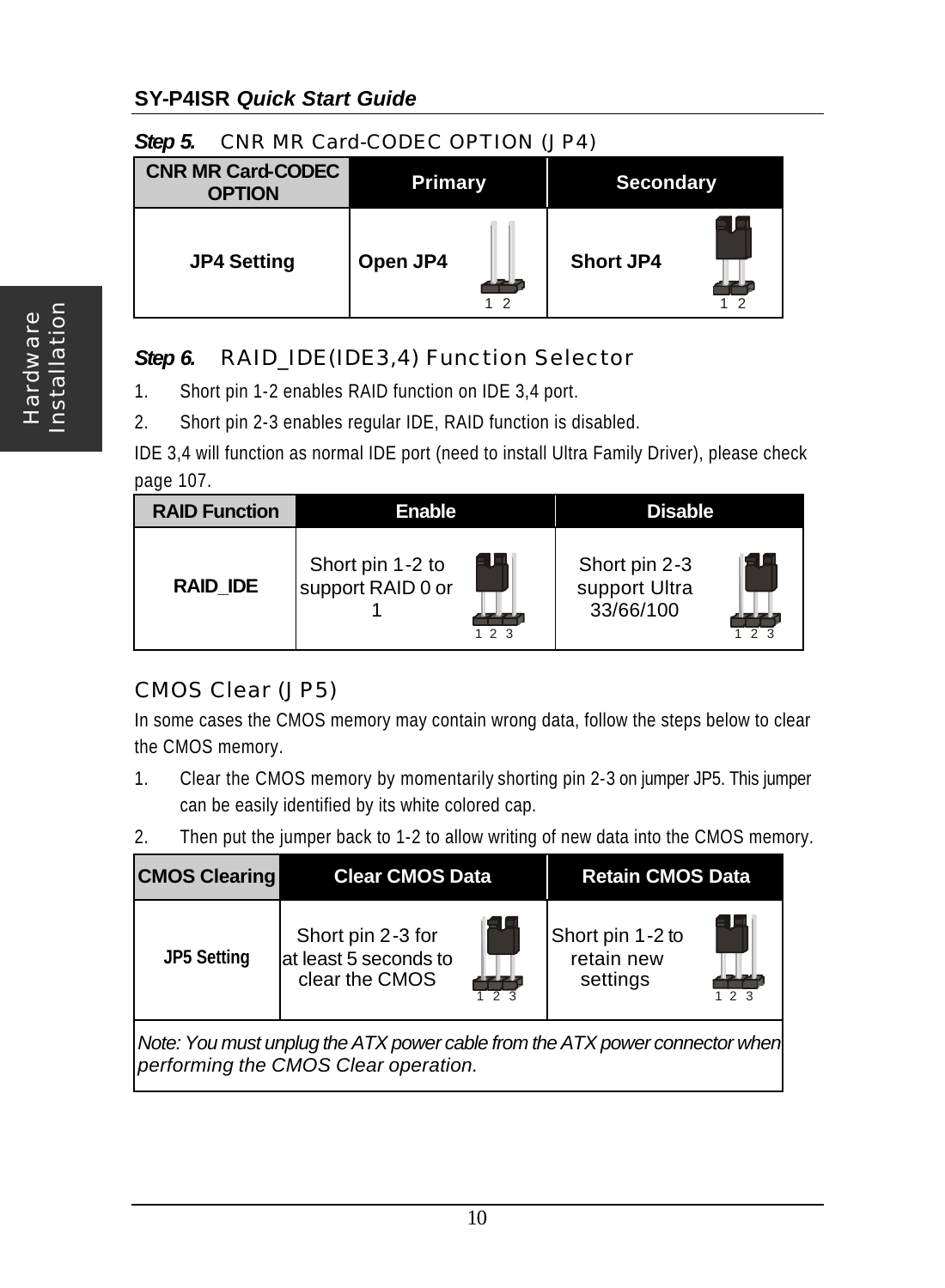## **3** *Quick BIOS Setup*

This Motherboard does not use any hardware jumpers to set the CPU frequency. Instead, CPU settings are software configurable with the BIOS **[SOYO COMBO FEATURE].** The [SOYO COMBO FEATURE] combines the main parameters that you need to configure, all in one menu, for a quick setup in BIOS.

After the hardware installation is complete, turn the power switch on, then press the **<DEL>** key during the system diagnostic checks to enter the Award BIOS Setup program. The CMOS SETUP UTILITY will be shown on the screen. Then, follow these steps to configure the CPU settings.

#### *Step 1.* Select [STANDARD CMOS SETUP]

Set [Date/Time] and [Floppy drive type], then set [Hard Disk Type] to "Auto".

#### *Step 2.* Select [LOAD OPTIMIZED DEFAULTS]

Select the "LOAD OPTIMIZED DEFAULTS" menu and type "Y" at the prompt to load the BIOS optimal setup.

#### *Step 3.* Select [SOYO COMBO FEATURE]

Set the **[CPU Frequency Select]** field to "Manual", to be able to change the CPU frequency 1 MHz stepping.

#### *Step 4.* Select [SAVE & EXIT SETUP]

Press **<Enter>** to save the new configuration to the CMOS memory, and continue the boot sequence.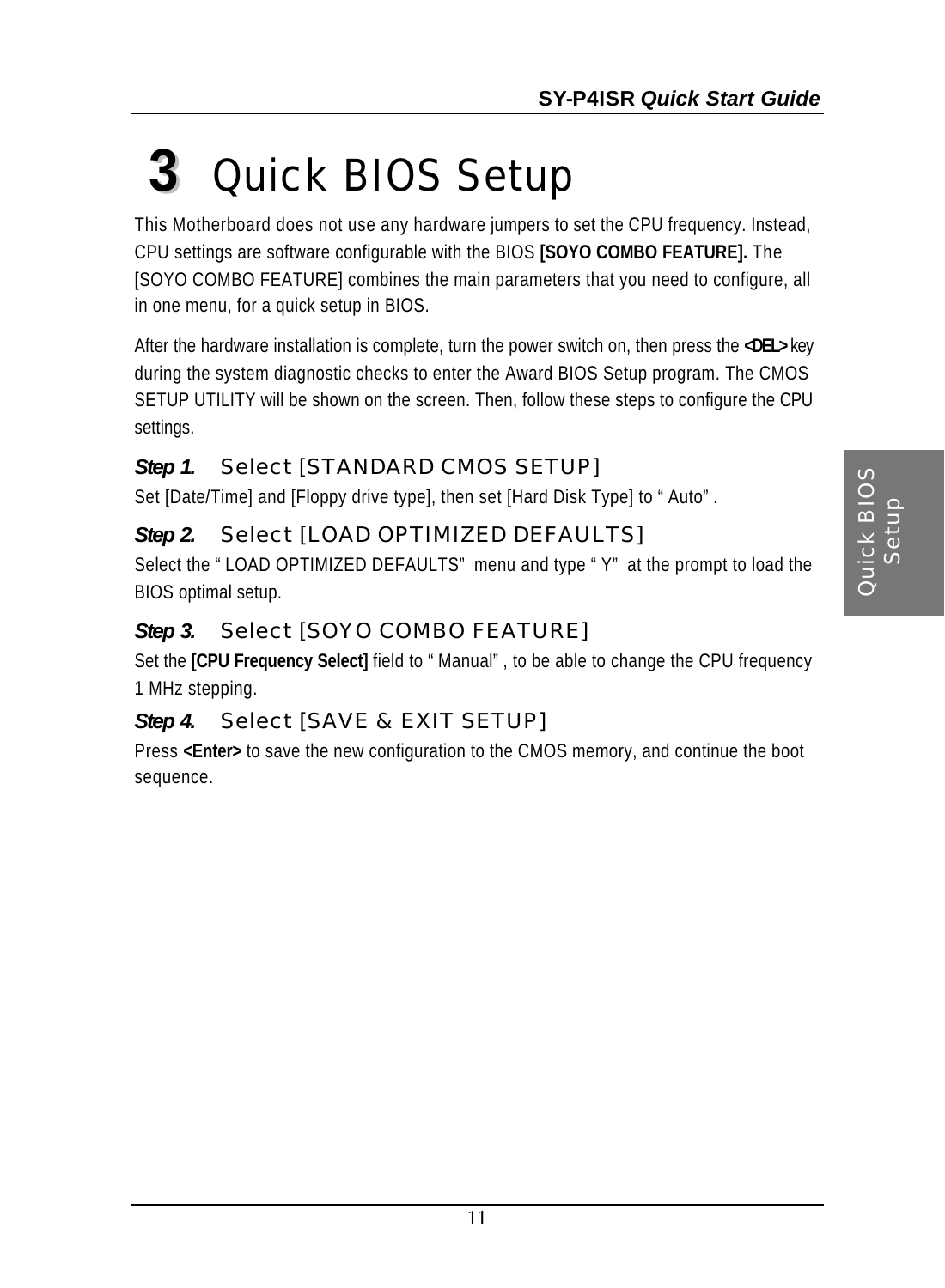### **4** *The SOYO CD*

#### **The SOYO-CD will NOT autorun if you use it on an Operating System other than Windows 95/98/98SE/ME.**

Your SY-P4ISR Motherboard comes with a CD-ROM labeled "SOYO CD." The SOYO CD contains (1) the user's manual file for your new Motherboard, (2) the drivers software available for installation, and (3) a database in HTML format with information on SOYO Motherboards and other products.

#### **Step 1.** Insert the SOYO CD into the CD-ROM drive

If you use Windows NT or 2000, the SOYO-CD will not detect your motherboard type. In that case the following dialog will pop up, please choose your motherboard and press OK. Now the SOYO-CD Start Up Menu will be shown.

| <b>Please Select Your Board</b><br>P4ISR |        |  |
|------------------------------------------|--------|--|
|                                          |        |  |
|                                          |        |  |
| <b>OK</b>                                | Cancel |  |

 **(SOYO CD Start Up Program Menu)**

If you use Windows 95/98/98SE/ME, the SOYO CD Start Up Program automatically detects which SOYO Motherboard you own and displays the corresponding model name.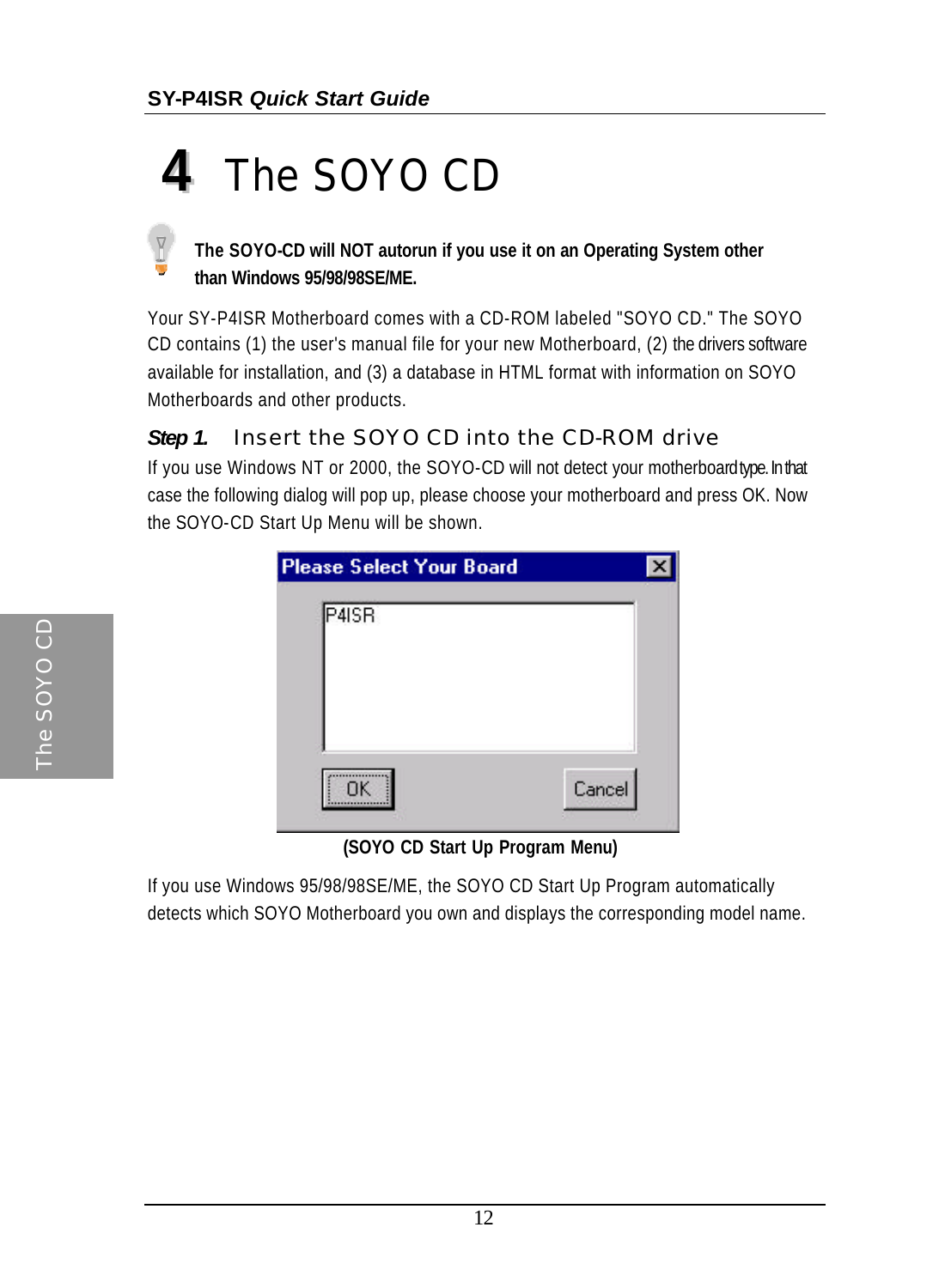#### **SY-P4ISR** *Quick Start Guide*



The user's manual files included on the SOYO CD are in PDF (Postscript Document) format. In order to read a PDF file, the appropriate Acrobat Reader software must be installed in your system.

*Note:* The Start Up program automatically detects if the Acrobat Reader utility is already present in your system, and otherwise prompts you on whether or not you want to install it. You must install the Acrobat Reader utility to be able to read the user's manual file. Follow the instructions on your screen during installation, then once the installation is completed, restart your system and re-run the SOYO CD.

#### *Step 2.* Install Drivers and Utilities

Click the *Install Drivers* button to display the list of drivers software that can be installed with your Motherboard. The Start Up program displays the drivers available for the particular model of Motherboard you own. We recommend that you only install those drivers.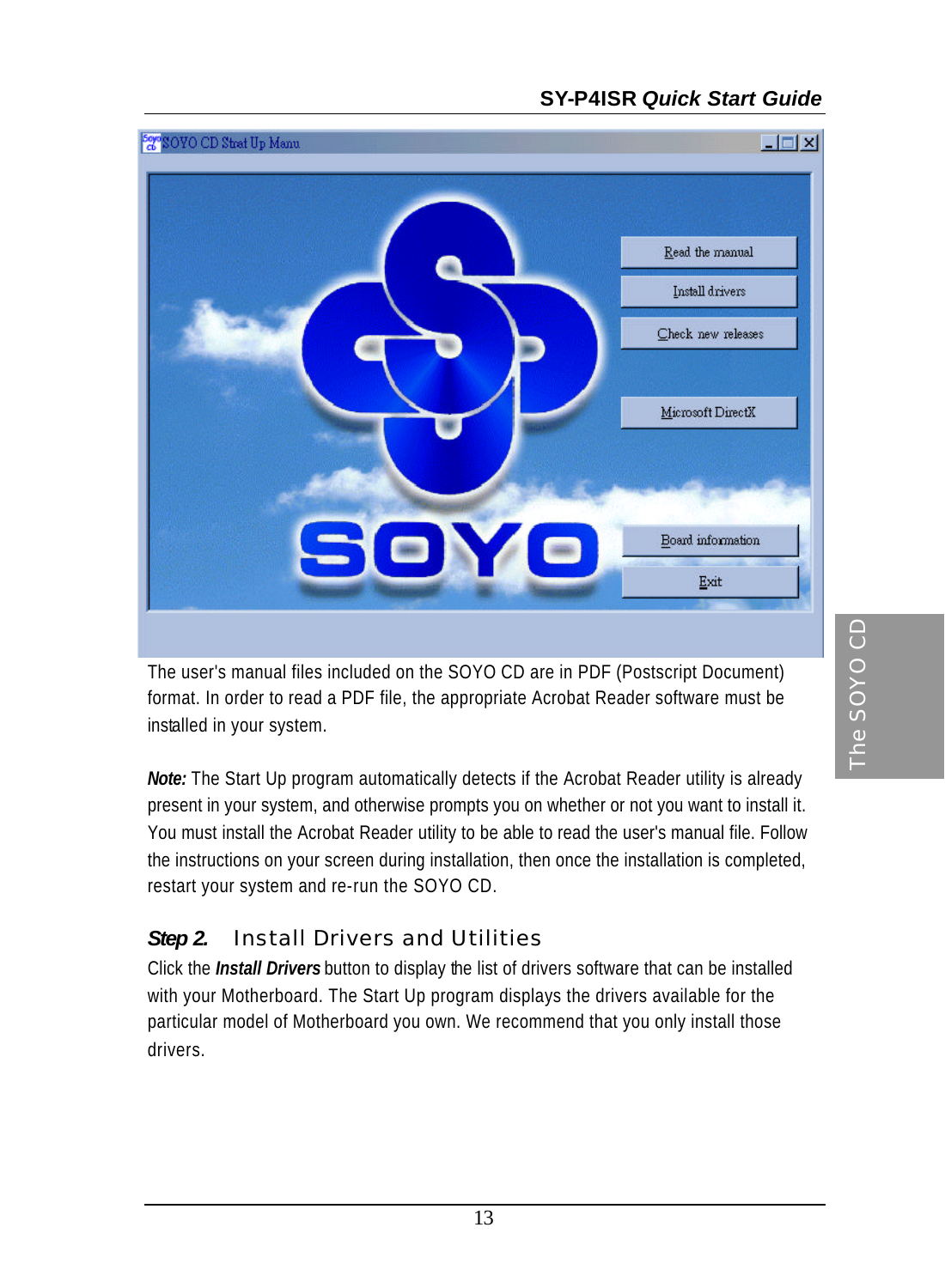| driver                                                                                                                                     | revision: |
|--------------------------------------------------------------------------------------------------------------------------------------------|-----------|
| Intel Chipset Software Installation Utility for Win 98/98SE/ME/NT/XP                                                                       |           |
| <b>Intel Application Accelerator for Win 98/98SE/ME/NT/XP</b><br><b>Avance Onboard Audio Driver and Applications for Win 9x/ME/2000/NT</b> |           |
| <b>P4ISR ITE hardware doctor for Win 9x/ME/2000/NT</b>                                                                                     |           |
| <b>ITE SIM card reader driver for Win 9x/ME/2000/NT(english)</b><br><b>ITE SIM card reader driver for Win 9x/ME/2000/NT(chinese)</b>       |           |
| <b>FastCheck Monitoring Utility for Win 9x/ME/2000/NT</b>                                                                                  |           |
|                                                                                                                                            |           |
|                                                                                                                                            |           |
|                                                                                                                                            |           |
|                                                                                                                                            |           |
| Cancel                                                                                                                                     |           |

 **(Driver Installation Menu)**

#### **A short description of all available drivers follows:**

#### ÿ **Intel Chipset Software Installation Utility for Win 98/98SE/ME/NT/XP**

Windows 95 and 98 will not recognize the new INTEL i845 chipset properly. To update the necessary .inf files that will help Windows recognize the i845 chipset, please run this utility.

#### ÿ **Intel Application Accelerator for Win 98/98SE/ME/NT/XP**

The Intel(R) Application Accelerator is designed to improve performance of the storage sub-system and overall system performance. This software delivers improved performance through several ingredient technologies(components). Certain components will be available only on Pentium(R) 4 processor-based systems running Microsoft\* Windows\* 2000 Professional. Software installation is flexible and fully automated for Microsoft \* Windows\* 98, Windows 98 Second Edition(SE), Windows\* 98 Millennium Edition(Me), Windows NT\* 4.0, and Windows 2000 operating systems.

#### ÿ **Avance Onboard Audio Driver and Applications for Win 9x/ME/2000/NT**

This Onboard Audio drivers for Windows 9x/ME/2000/NT. You have to install the drivers before installing any application for the Onboard Audio.

#### ÿ **P4ISR ITE hardware doctor for Win 9x/ME/2000/NT**

Your motherboard comes with a hardware monitoring IC. By installing this utility Temperature, Fan speed and Voltages can be monitored. It is also possible to set alarms when current system values exceed or fall below pre-set values.

#### ÿ **ITE SIM card reader driver for Win 9x/ME/2000/NT(english)**

If you have reader card, it must be installed.

#### ÿ **ITE SIM card reader driver for Win 9x/ME/2000/NT(chinese)**

If you have reader card, it must be installed.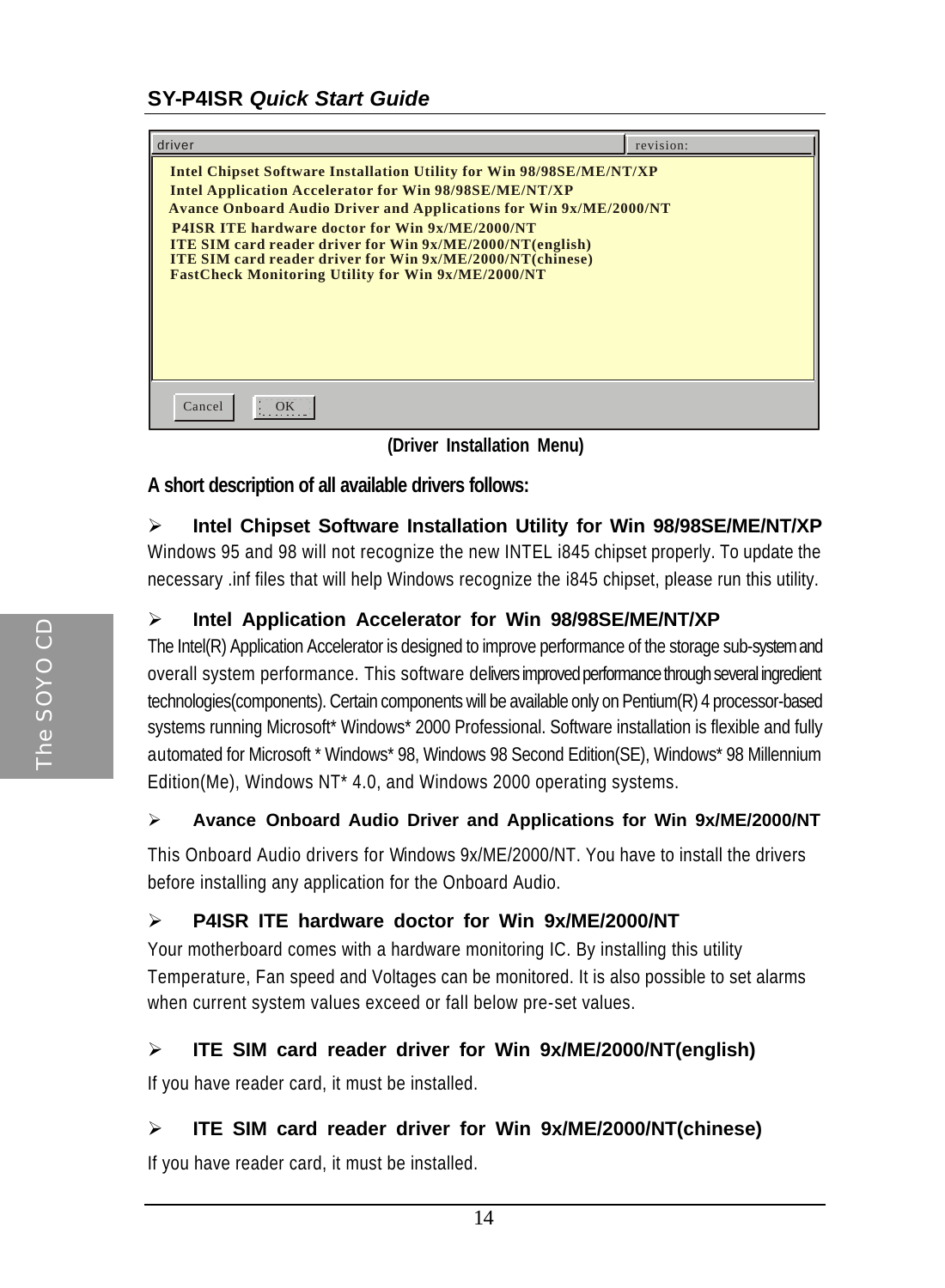#### ÿ **FastCheck Monitoring Utility for Win 9x/ME/2000/NT**

The FastCheck Monitoring utility is used to monitor or perform maintenance on a FastCheck Mirrored (RAID 1) or Striped/Mirrored (RAID 0/1) array. Visual and audible messages are available to warn of possible problems with the disk array or controller.

Select which driver you want to install and click *OK,* or click *Cancel* to abort the driver installation and return to the main menu.

*Note :* Once you have selected a driver, the system will automatically exit the SOYO CD to begin the driver installation program. When the installation is complete, most drivers require to restart your system before they can become active.

#### *Step 3.* Check the Latest Releases

Click the 'Check the latest Releases' button to go the SOYO Website to automatically find the latest BIOS, manual and driver releases for your motherboard. This button will only work if your computer is connected to the internet through a network or modem connection. Make sure to get your modem connection up before clicking this button.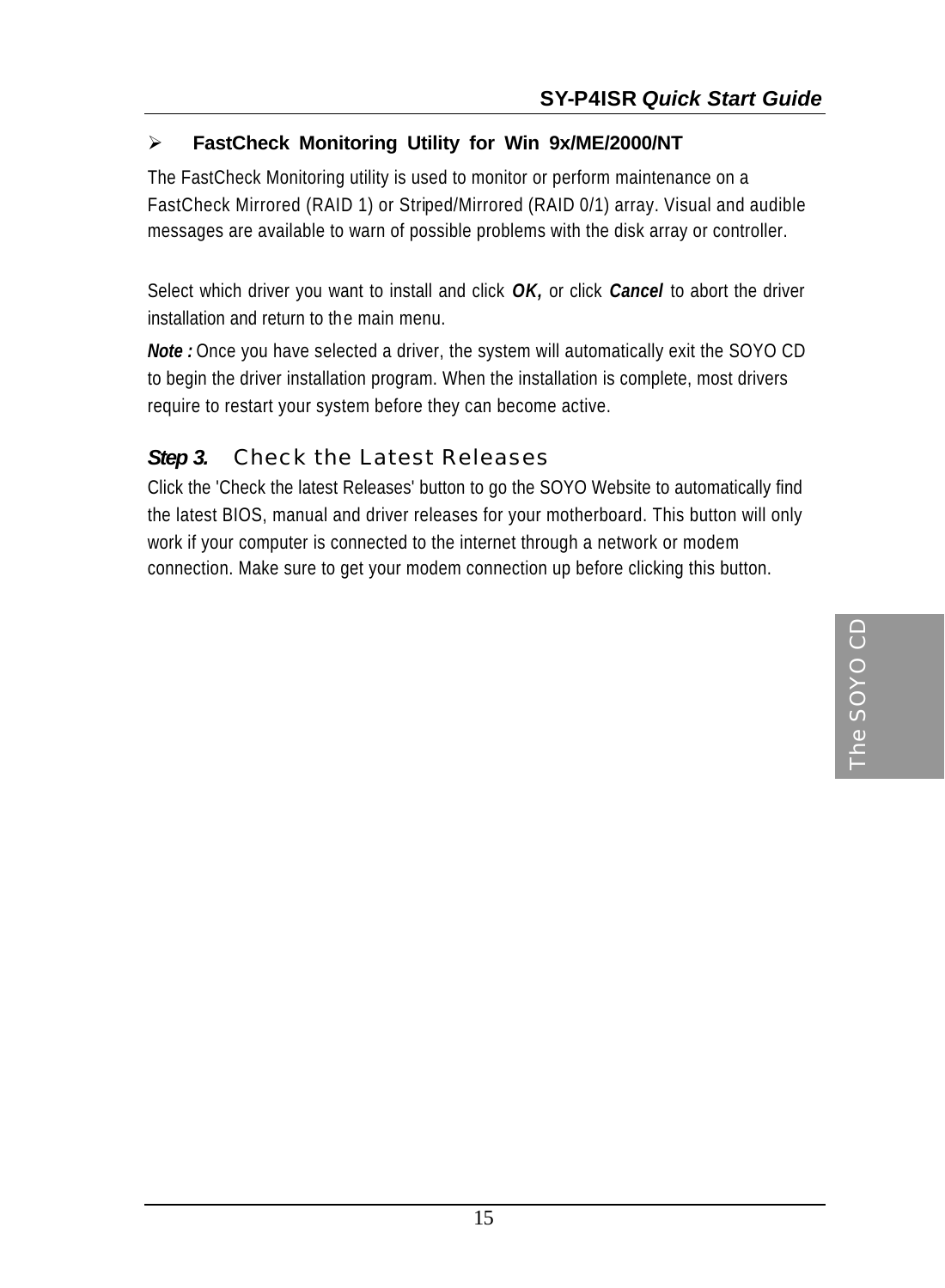### **5** *PROMISE RAID Family Driver Installation*

*Note:* **When you need to use RAID function on IDE3 and 4, you must connect compatible IDE device with slot IDE3 and 4.**

#### *Promise RAID Family Drivers for Windows 98SE*

- 1. Move cursor to my computer icon.
- 2. Press mouse right button then press "properties".
- 3. Press "Device Manager".
- 4. You will see an exclamation mark of yellow color at PCI RAID Controller.
- 5. Click it.
- 6. Press driver then press update driver.
- 7. Press next then press next.
- 8. The RAID driver path is in SOYO CD: \Raid\Promise\Raid Family Driver\Win9x-ME.

#### *Promise RAID Family Drivers for Windows ME*

- 1. Move cursor to my computer icon.
- 2. Press mouse right button then press "properties".
- 3. Press "Device Manager".
- 4. You will see an exclamation mark of yellow color at PCI RAID Controller.
- 5. Click PCI RAID Controller.
- 6. Press driver then press update driver.
- 7. The RAID driver path is in SOYO CD: \Raid\Promise\Raid Family Driver\Win9x-ME.

#### *Promise RAID Family Drivers for Windows 2000*

- 1. First, please copy all files of folder under SOYO CD: \Raid\promise\Raid Family Driver\Win2000, and Fasttrak, readme.txt, and txtsetup.oem, 3 files under SOYO CD: \Raid\promise\Raid Family Driver\ to floppy disk for Win2000 Raid install.
- 2. When you into the system install screen, press "F6" key first.
- 3. Then press "S" key.
- 4. Insert floppy disk for 2000 driver to "A:" disk, then press "Enter" to continue.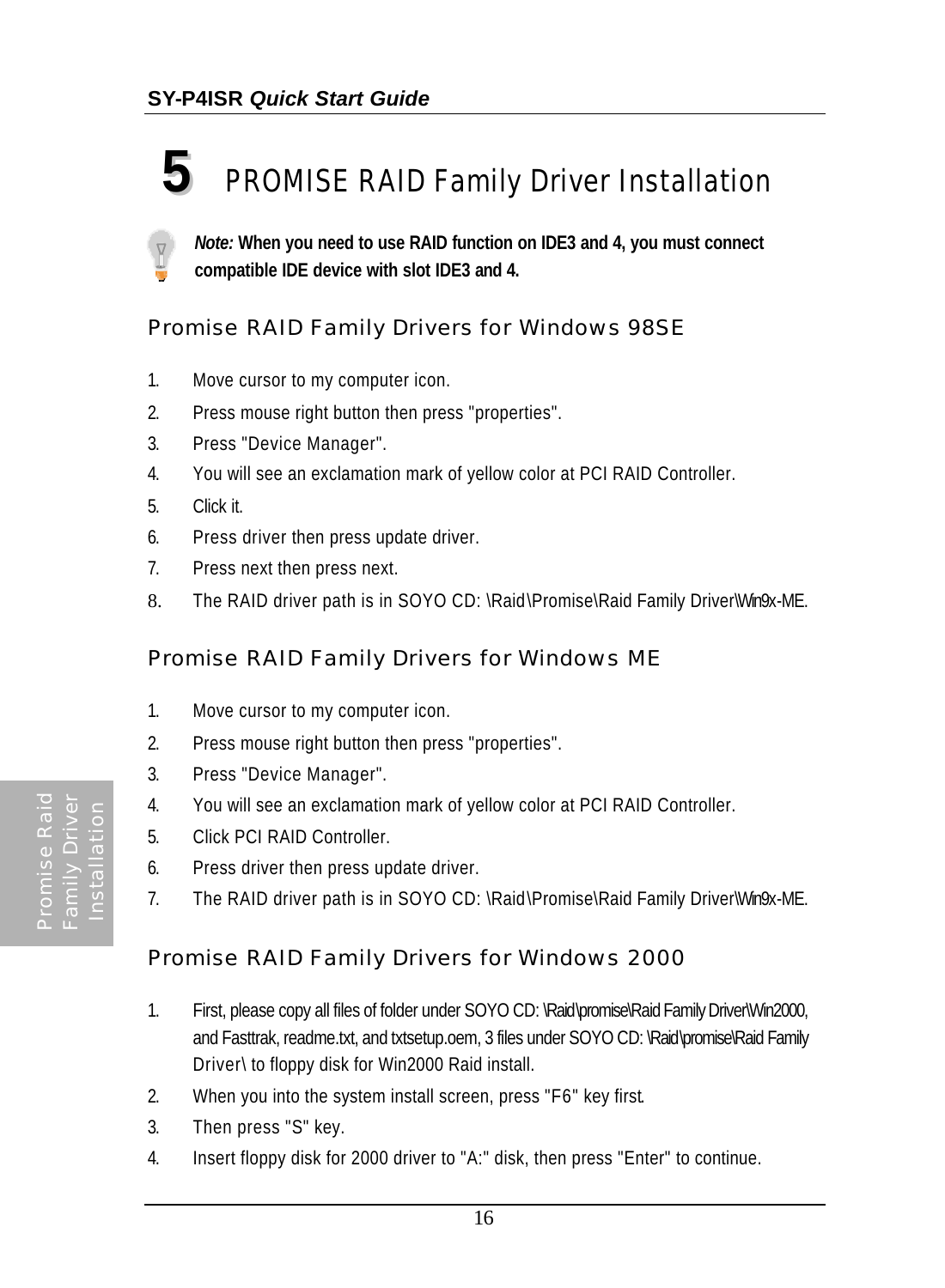- 5. Select "Win2000 Promise Fasttrak 100 (tm) Lite Controller" then press "Enter".
- 6. Press "Enter" to continue 2000 setup.

#### *Promise RAID Family Drivers for Windows NT 4.0*

- 1. First, please copy all files of folder under SOYO CD: \Raid\promise\Raid Family Driver\NT4, and Fasttrak, readme.txt, and txtsetup.oem, 3 files under SOYO CD: \Raid\promise\Raid Family Driver\ to floppy disk for WinNT Raid install.
- 2. When you into the system install screen, press "F6" key first.
- 3. Then press "S" key.
- 4. Select "Other", then press "Enter".
- 5. Insert floppy disk for NT driver to "A:" disk, then press "Enter".
- 6. Select "WinNT Promise Fasttrak 100 (tm) Lite Controller" then press "Enter".
- 7. Press "Enter" to continue NT setup.

Promise Raid Family Driver Installation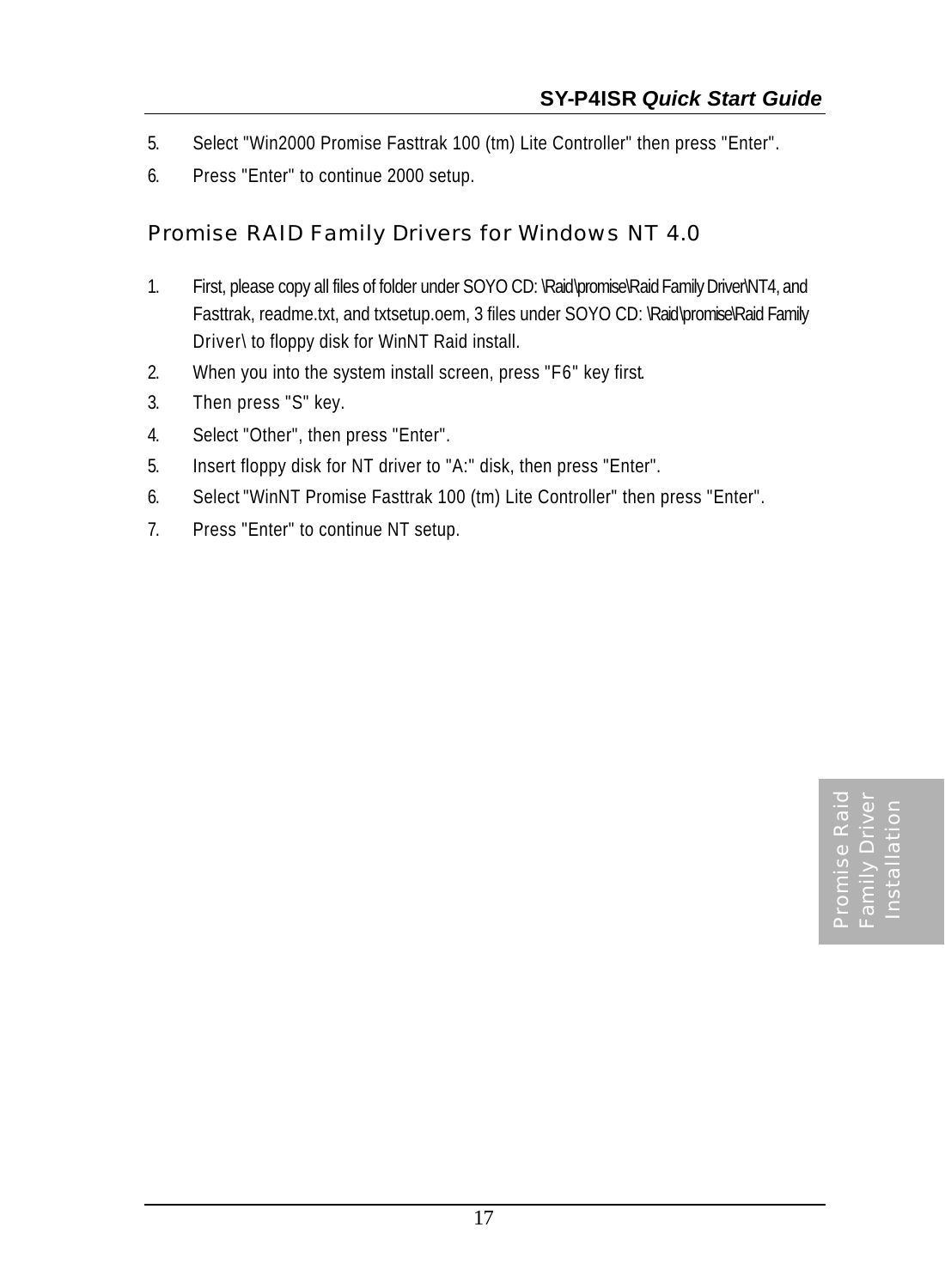### **6** *Ultra Family Driver Installation*

*Note:* **When you need to use regular IDE function on IDE3 and 4, you must connect compatible IDE device with slot IDE3 and 4.**

#### *Ultra Family Driver for Windows 98SE*

- 1. Move cursor to my computer icon.
- 2. Press mouse right button, then press "properties".
- 3. Press "Device Manager".
- 4. You will see an exclamation mark of yellow color at PCI mass storage controller in other devices.
- 5. Click it.
- 6. Click "Driver" button, then click "Update Driver" button.
- 7. Press next, then press next.
- 8. The ultra family driver path is in SOYO CD: \Raid\Promise\ultra family Driver\Win95-98.
- 9. Click OK, then restart your system.

#### *Ultra Family Driver for Windows NT4.0*

- 1. First, please copy all files of folder under SOYO CD: \Raid\promise\Ultra Family Driver\NT4, and Ultra, readme.txt, and txtsetup.oem, 3 files under SOYO CD: \Raid\promise\Ultra Family Driver\to floppy disk for WinNT Ultra100 install.
- 2. When you into the system install screen, press "F6" key first.
- 3. Then press "S" key.
- 4. Select "Other", then press "Enter".
- 5. Insert floppy disk for NT driver to "A:" disk, then press "Enter".
- 6. Select "WinNT Promise Ultra100 (tm) Controller(PDC20265R)", then press "Enter".
- 7. Press "Enter" to continue NT setup.

#### *Ultra Family Driver for Windows ME*

- 1. Move cursor to my computer icon.
- 2. Press mouse right button, then press "properties".
- 3. Press "Device Manager".
- 4. You will see an exclamation mark of yellow color at PCI mass storage controller in other devices.
- 5. Click it.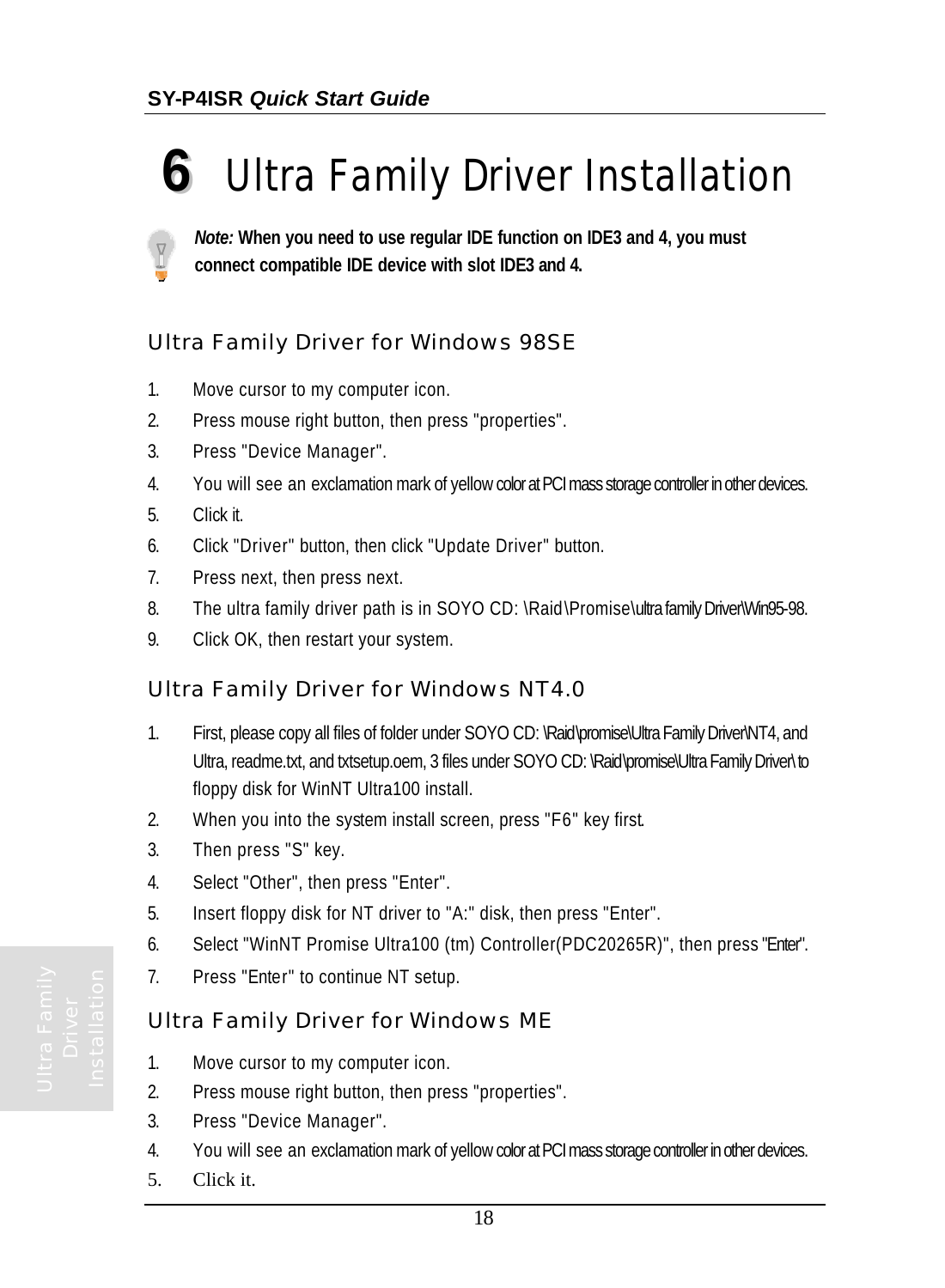- 6. Click "Driver" button, then click "Update Driver" button.
- 7. Select specify the location of the driver [Advanced], then click next..
- 8. The ultra family driver path is in SOYO CD: \Raid\Promise\ultra family Driver\WINME.
- 9. Click finish, then restart your system.

#### *Ultra Family Driver for Windows 2000*

- 1. First, please copy all files of folder under SOYO CD: \Raid\promise\Ultra Family Driver\Win2000, and Ultra, readme.txt, and txtsetup.oem, 3 files under SOYO CD: \Raid\promise\Ultra Family Driver\ to floppy disk for Win2000 Ultra100 install.
- 2. When you into the system install screen, press "F6" key first.
- 3. Then press "S" key.
- 4. Insert floppy disk for 2000 driver to "A:" disk, then press "Enter" to continue.
- 5. Select "Win2000 Promise Ultra100 (tm) Controller(PDC20265R)", then press "Enter".
- 6. Press "Enter" to continue 2000 setup.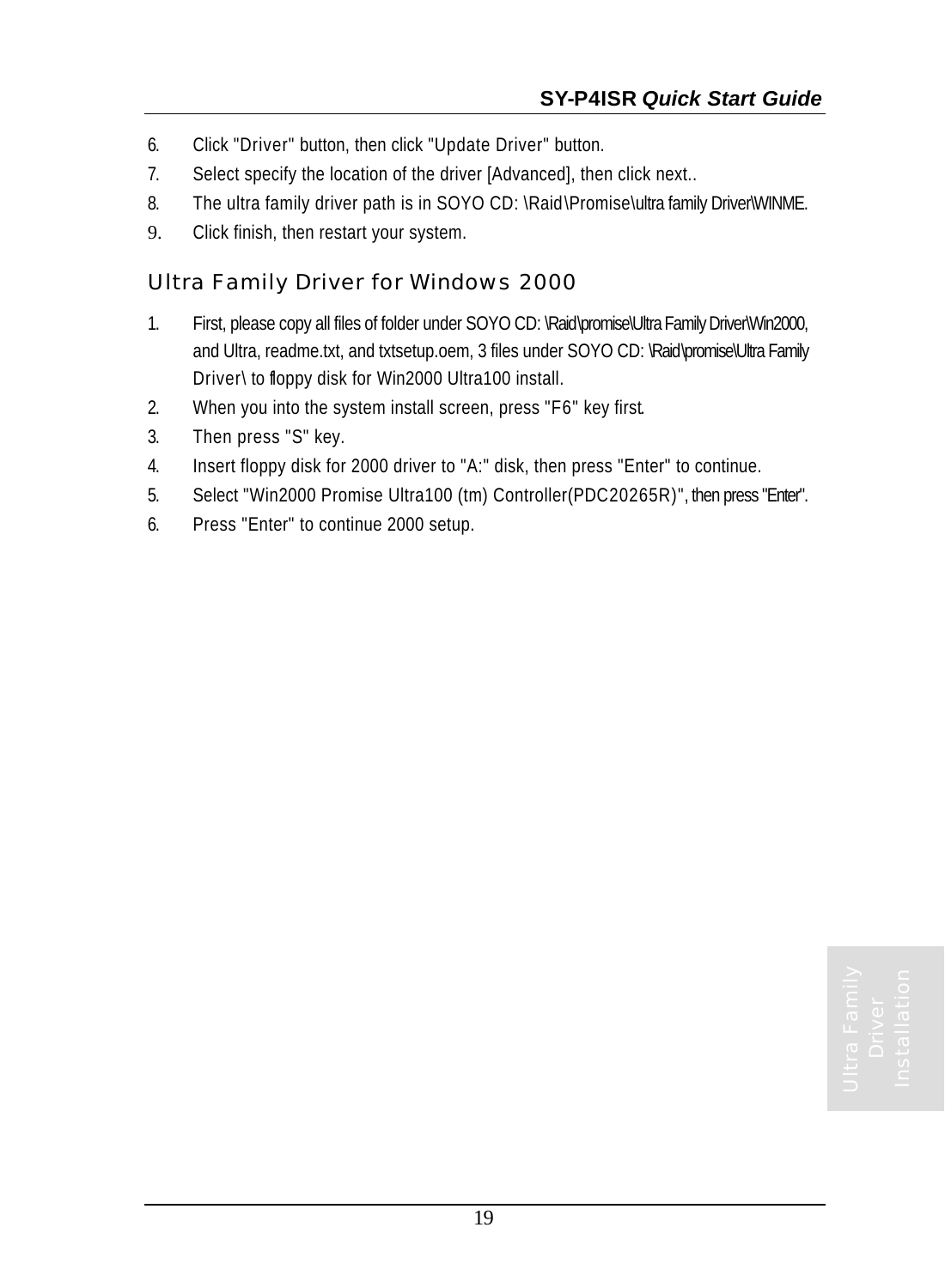### **Quick Trouble shoot tips**

#### **Video (no display) related issues**

#### **I built a new computer system using a Soyo board and nothing happens when turning it on, no video and no beeps from the PC speaker. What is happening and how can it be fixed?**

No screen and no beeps mean that your CPU and motherboard do not work at all. It could be that the CPU is not seated correctly or that a component on the M/B is grounded (shorted) with the case. Also make sure to check the voltage setting switch (110V/220V) on the back of the power supply. To isolate the problem do the following:

1. Press and hold down on the "Ins" (insert) key while turning on the computer until you get video. If you do not get video then,

2. Double-check jumpers setting on you motherboard and remove all add-on cards, unplug all hard-disk and floppy-disk drive cables and see if you can hear some beeps. If you still do not get any beeps, then try putting the motherboard on the table (to is olate it from the case) with the CPU and speaker only, and give it one more try.

#### **I hear a series of beeps and I do not get anything from my monitor. What could be wrong?**

The following lists some basic beep codes and their possible meanings:

- One long beep and 3 very short beeps The video card is not detected by the motherboard. Please re-seat your video card. If you are using an AGP card, please push your AGP card down real hard. You may have to push VERY hard without the AGP card mounting screw. Make sure not to insert the card the other way around.
- Continuous beeps One or more of the memory modules is not seated correctly in its socket.

#### **My PCI VGA card works fine with my system, but when I put in a new AGP card, it does not give me any video. Is my AGP slot bad?**

This is a common problem with AGP video cards. The reason is that your AGP card did not get seated into the AGP slot fully and firmly. Please push your AGP card down into the socket real hard, it should snap twice. You may have to unscrew the AGP card to allow the card to go further down. Do take care not to damage the card by using too much force.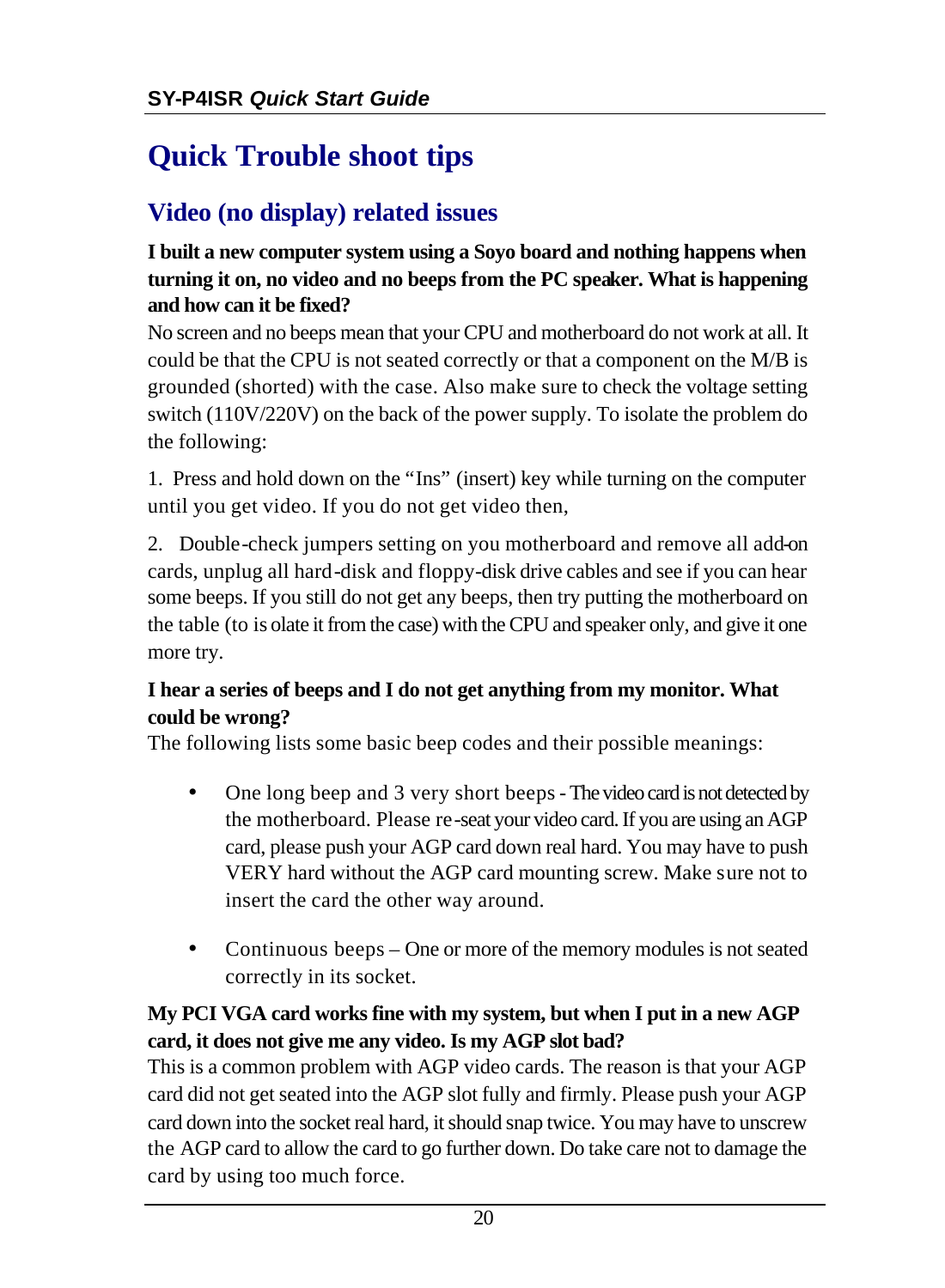#### **I get distorted video my AGP card right after I save my bios. Why is that?**

The cause is likely that your AGP card is not running at the correct bus speed. To fix this, please clear the CMOS via JP5 and if it still does not work, please upgrade your motherboard bios to the latest version.

#### **BIOS Issues**

#### **Where can I find the BIOS revision of my mainboard?**

It will be displayed on the up-left corner on the screen during boot-up. It will show as your board type followed by the revision number, such as 5EH\_2CA1 (meaning revision 2CA1 for the SY-5EH board) or 6BA+ IV\_2AA2 which means SY-6BA+ IV motherboard with 2AA2 bios.

#### **Where can I find the latest BIOS of my motherboard?**

Please go to the technical support page of one of the SOYO websites (Taiwan: www.soyo.com.tw), and look up your motherboard to find the latest BIOS revision.

#### **Hard disk, floppy drive, CD-ROM etc**

#### **When I boot up my new computer I got "floppy boot failure" and the LED on the floppy stays on**

Make sure the red wire of floppy ribbon cable goes to Pin1 on the floppy drive side (don't trust the "key lock" or "notch") and use the end-connector of the cable (don't use middle one).

#### **Modem issues**

#### **I get an "I/O Conflict" message when I turn on my system and I can not get my modem to work**

What you need to do is to disable 'COM2' (or UART2 or serial port 2) in the bios under integrated peripheral setup.

#### **I have installed my modem drivers several times and I still cannot get my modem to work. Why?**

If you are sure that the modem driver has been installed correctly, then you need to install the south bridge driver from the SOYO CD, this is because Windows does not properly recognize relatively new chipsets.

#### **Audio Issues**

#### **I do not get any sound from my sound card. What could be wrong?**

Please make sure the speaker is connected to the speaker out port on your sound card.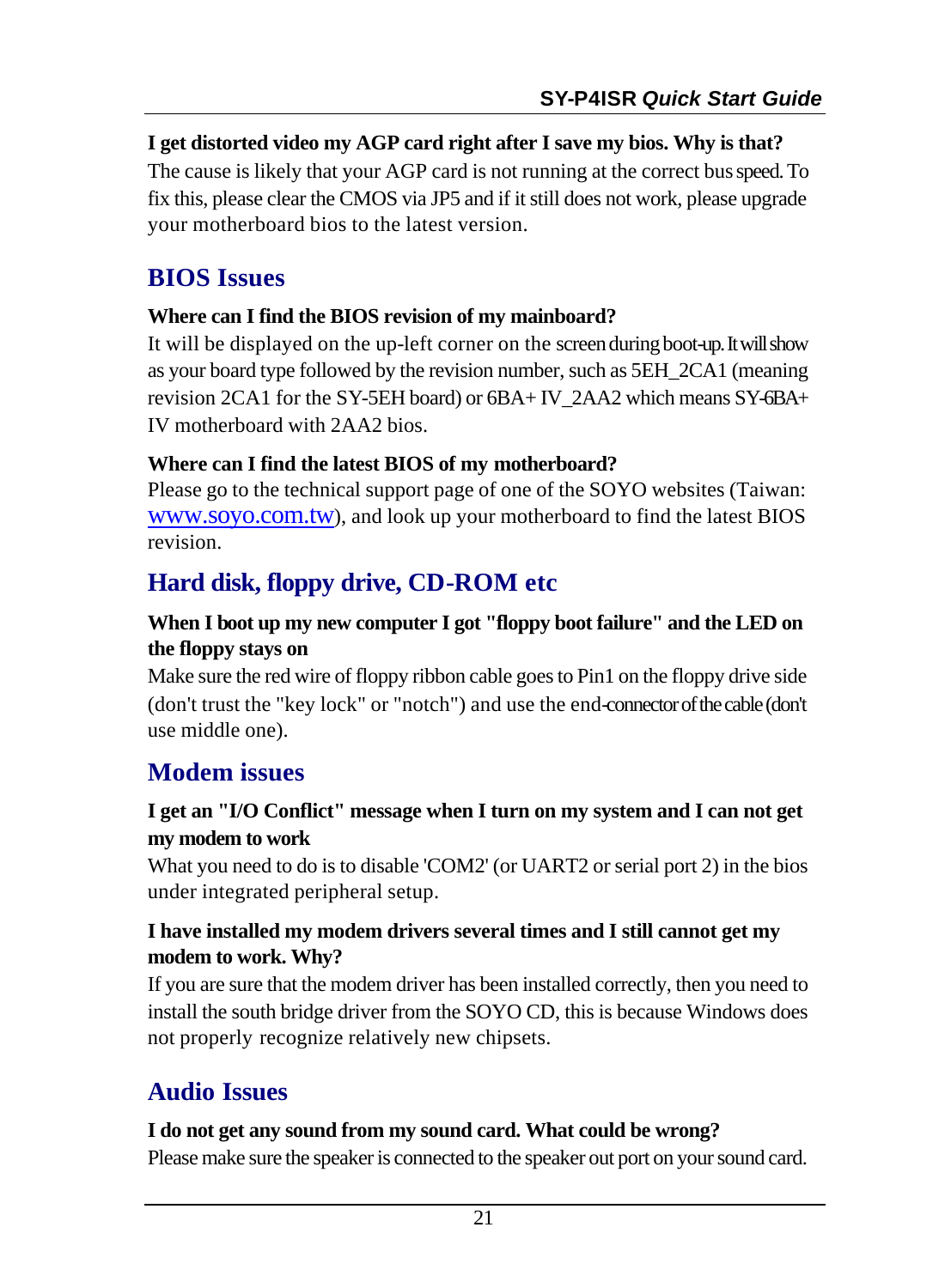#### **In Device Manager, I keep getting yellow exclamation signs on my sound port even though I have installed my sound driver several times and I could not get my sound card to work. What is wrong?**

It is likely that you did not have the correct driver installed. If you are sure that the correct sound driver has been installed, then please install the 'south bridge' driver for the motherboard.

#### **The sound is working in my system, but when I play CD music from the CD-ROM, I do not get any sound. What is wrong?**

This is because the 3-wire audio cable from the CD-ROM to the sound card is not connected or it is loose.

#### **The sound and everything else works fine except that the recorder and microphone do not work. What is wrong?**

This is because the recorder and microphone in the Windows are not enabled. Please go to sound properties and enable them.

#### **Lock up (freeze)**

#### **When I boot up my system, everything works fine. It sees my CPU and memory, detects my hard drive, floppy drive and CD-ROM but locks up at "Verify DMI pool data... ", and it won't go any further. What should I do?** Please clear the CMOS via JP5 then choose 'load optimized defaults' in the bios and save the bios and exit. Next, unplug all other add-on cards except the video card and floppy drive controller, and see if it can boot from floppy. Then put back the peripherals one by one to identify which one causes the lockup.

#### **I can not get my board to run properly.**

Please make sure you have the latest bios and driver from the SOYO web site at: http://www.soyo.com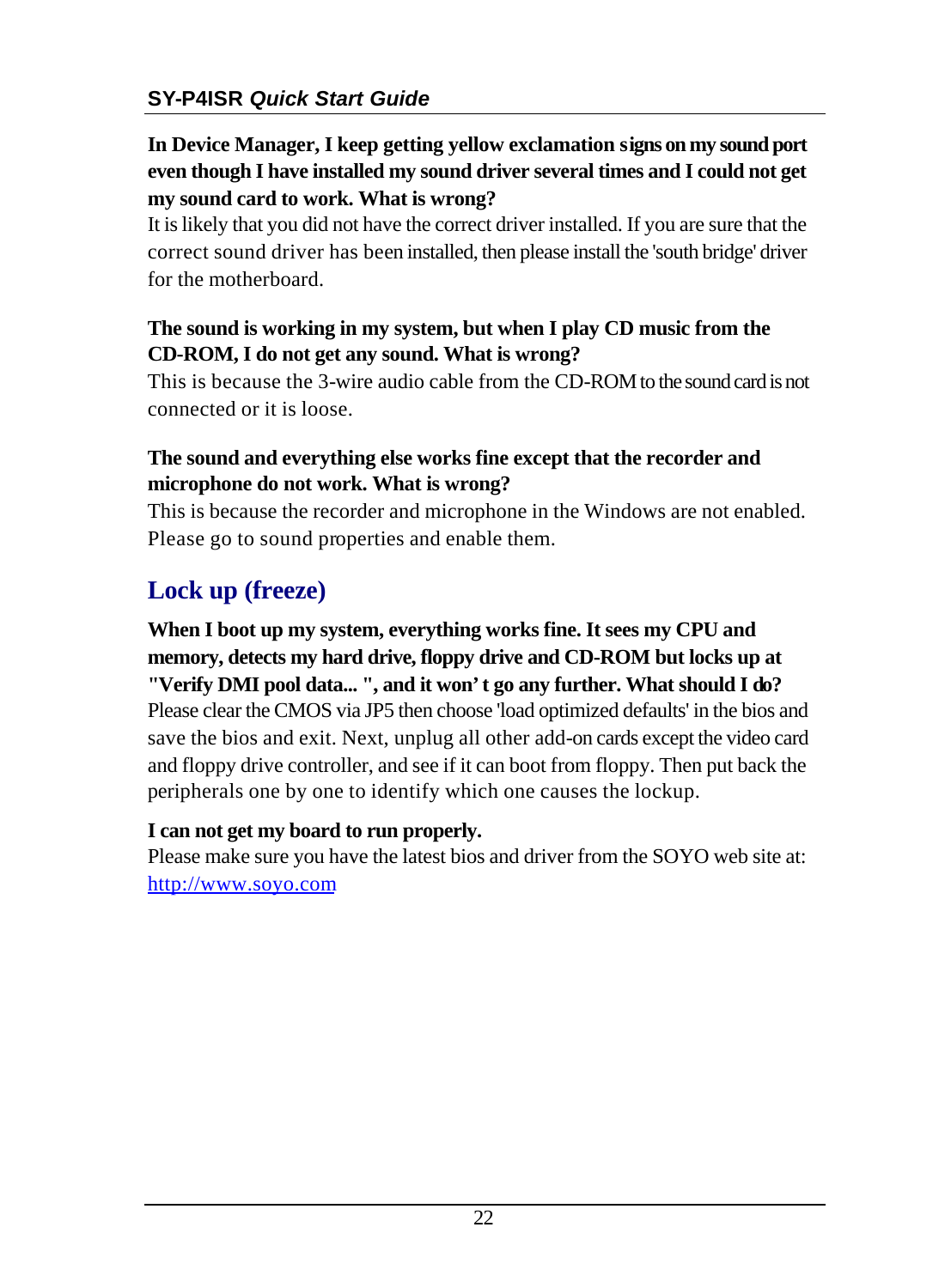#### **How to contact us:**

- If you are interested in our products, please contact the SOYO sales department in the region you live.
- If you require Technical Assistance, please contact our Technical Support in the region you live.

SOYO prefers Email as communication medium, remember to *always add to the email the country that you live in*.

#### **TAIWAN**

SOYO COMPUTER INC.

No. 21 Wu-Kung 5 Rd., Hsin Chuang City, Taipei Hsien, Taiwan, R.O.C TEL: 886-2-22903300 FAX: 886-2-22983322 http://www.soyo.com/ Email: info@mail.soyo.com

#### **USA**

SOYO INC. 41484 Christy Street, Fremont, CA 94538, USA TEL: 1-510-226-7696 FAX: 1-510-226-9218 http://www.soyousa.com/ Email: sales@soyousa.com

#### **GM**

SOYO Deutschland GmbH (SAAT Technology GmbH) August-Wilhelm-Kuhnholz-Str. 15 D-26135 Oldenburg (Oldb), Germay TEL: 49-441-209-100 FAX: 49-441-203-442 http://www.soyo.de/

Email: sales@soyo.de

#### **JAPAN**

SOYO COMPUTER

SOYO BLDG, 1-23-14, Hyakunincho, Shinjyuku-ku, Tokyo Japan 169-0073 TEL: 81-3-3368-2188 FAX: 81-3-3368-2199 http://www.soyo.co.jp/ Email: support@soyo.co.jp

#### **CHINA**

GING MEI JEI LTD

Room 304, Phoenix Mansion, No. 165 Haidian Road, Haidian Distnct, Beijing 100080, China TEL: 86-10-6251-0089 FAX: 86-10-6251-0311 http://www.soyo.com.cn/ Email: soyo@public.bat.net.cn

#### **KOREA**

SOYO TECHNOLOGY CO., LTD.

3 rd, F1, Wonhyo Bldg, 46-1, Wonhyoro 3 Ga, yongsan Ku, Seoul Korea

TEL: 882-716-2850 FAX: 882-704-2619 http://www.soyo.co.kr/ Email: soyo@soyo.co.kr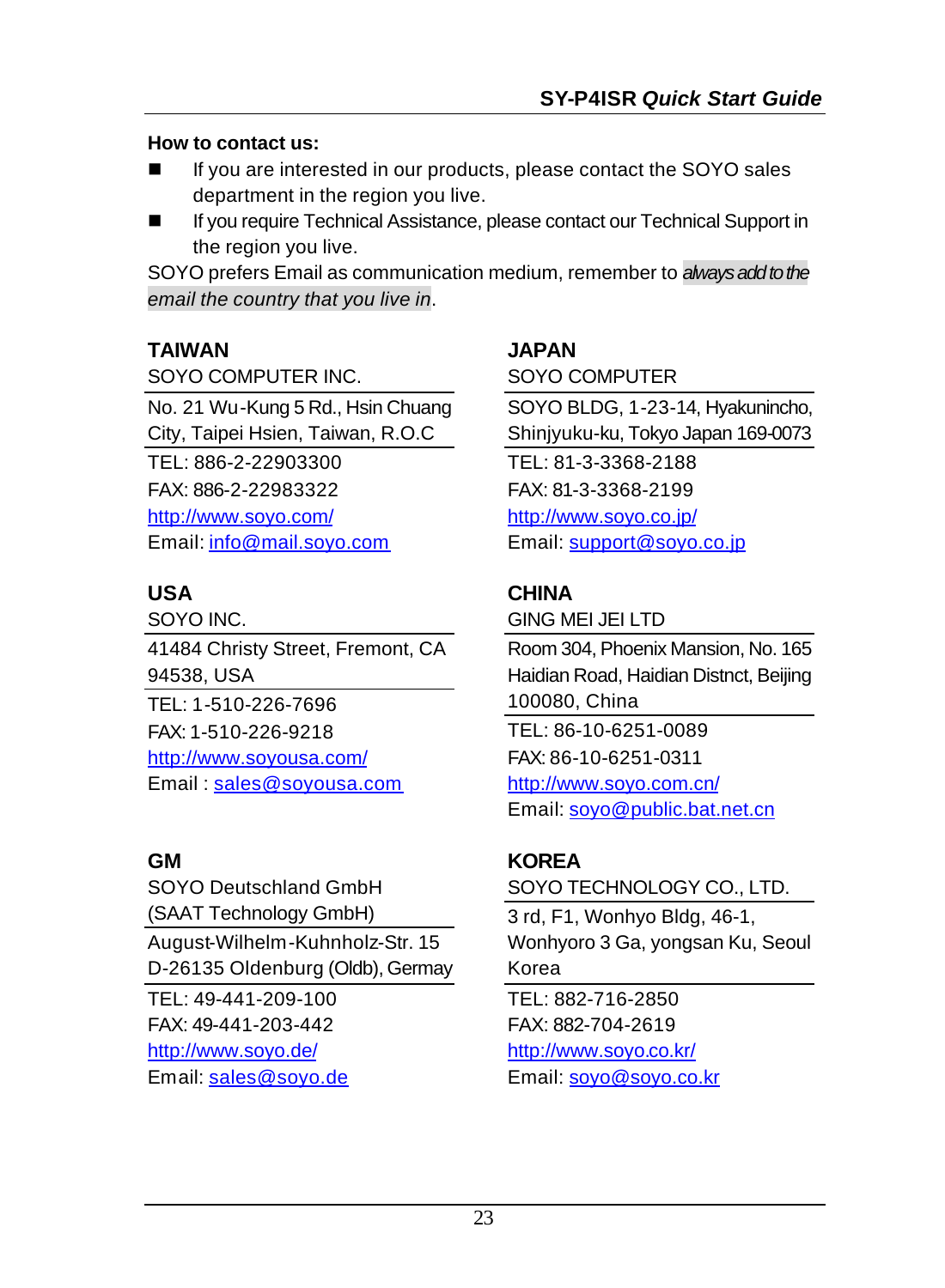#### **SY-P4ISR** *Quick Start Guide*

#### **Hong Kong**

Soyo (H.K.) Ltd.

5C, Big Star Centre, 8 Wang Kwong Road, Kowloon Bay, Kowloon, HK TEL: 852-2710-9810

FAX: 852-2710-9078

http://www.soyo.com.hk/

Email: soyo@hkstar.com